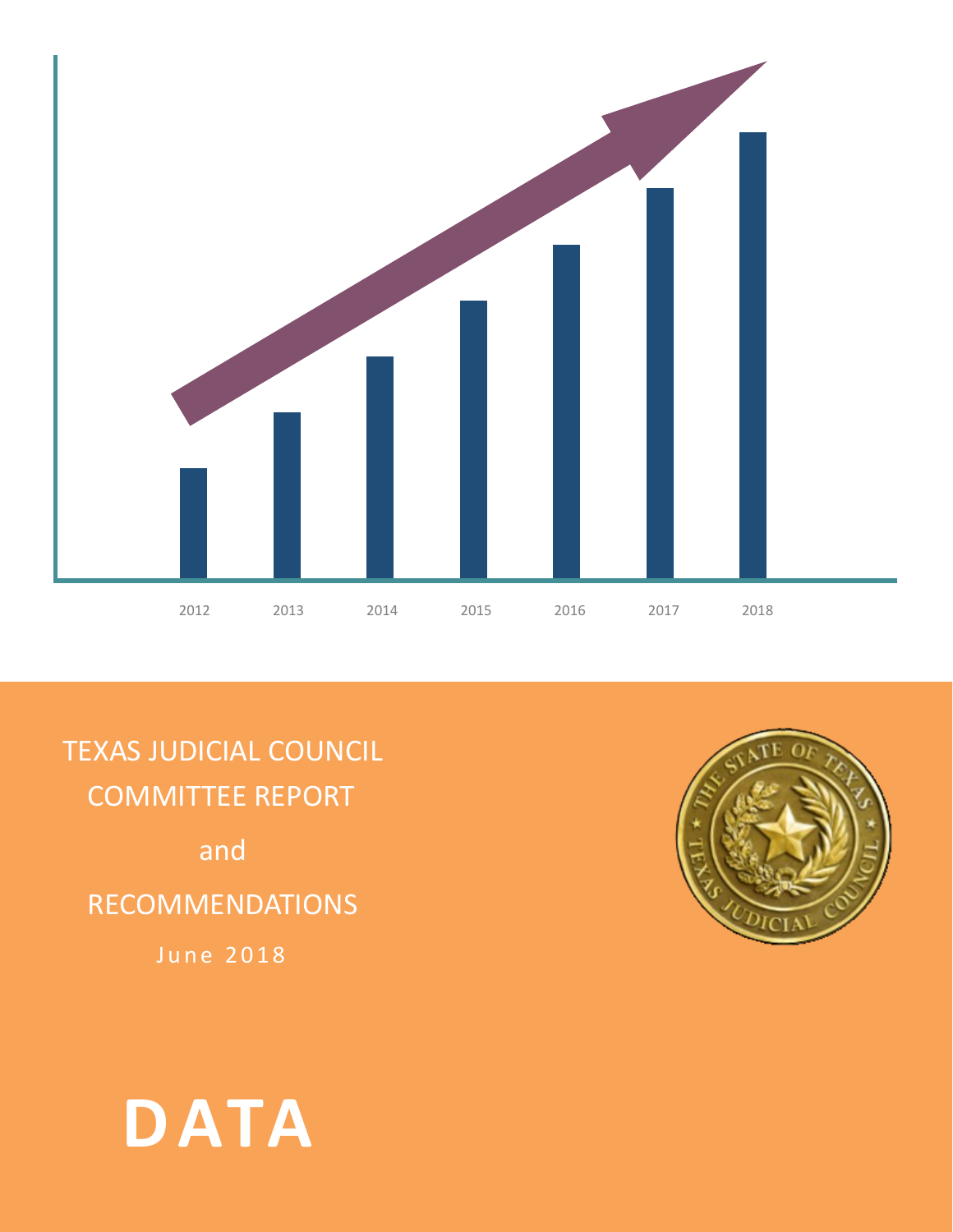In June 2017 the Texas Judicial Council established the Data Committee. The Committee was charged with the following:

- Continue to work on guiding the revisions of the court activity reporting database to collect case-level statistical data.
- Evaluate and recommend activity reporting components for the Regional Presiding Judges pursuant to the new requirement in SB 1893.
- In conjunction with the Criminal Justice Committee and Mental Health Committee (SB 1326 provisions), evaluate the need to collect activity data from the specialty courts and recommend any data elements for collection.

The members of the committee are:

| Justice Court Judge Bill Gravell, Chair      | Mr. Carlos Amaral  |
|----------------------------------------------|--------------------|
| Municipal Court Judge Gary Bellair           | Ms. Sonia Clayton  |
| District Court Judge Scott Jenkins           | Ms. Ashley Johnson |
| Court of Appeals Chief Justice Sherry Radack | Mr. Evan Young     |

The committee acknowledges the participation of Tammy Kneuper, Bandera County District Clerk and President of the County and District Clerks Association of Texas; and Lisa David, Williamson County District Clerk.

Committee meetings were held on September 18, 2017, January 29, 2018, May 8, 2018, and June 15, 2018.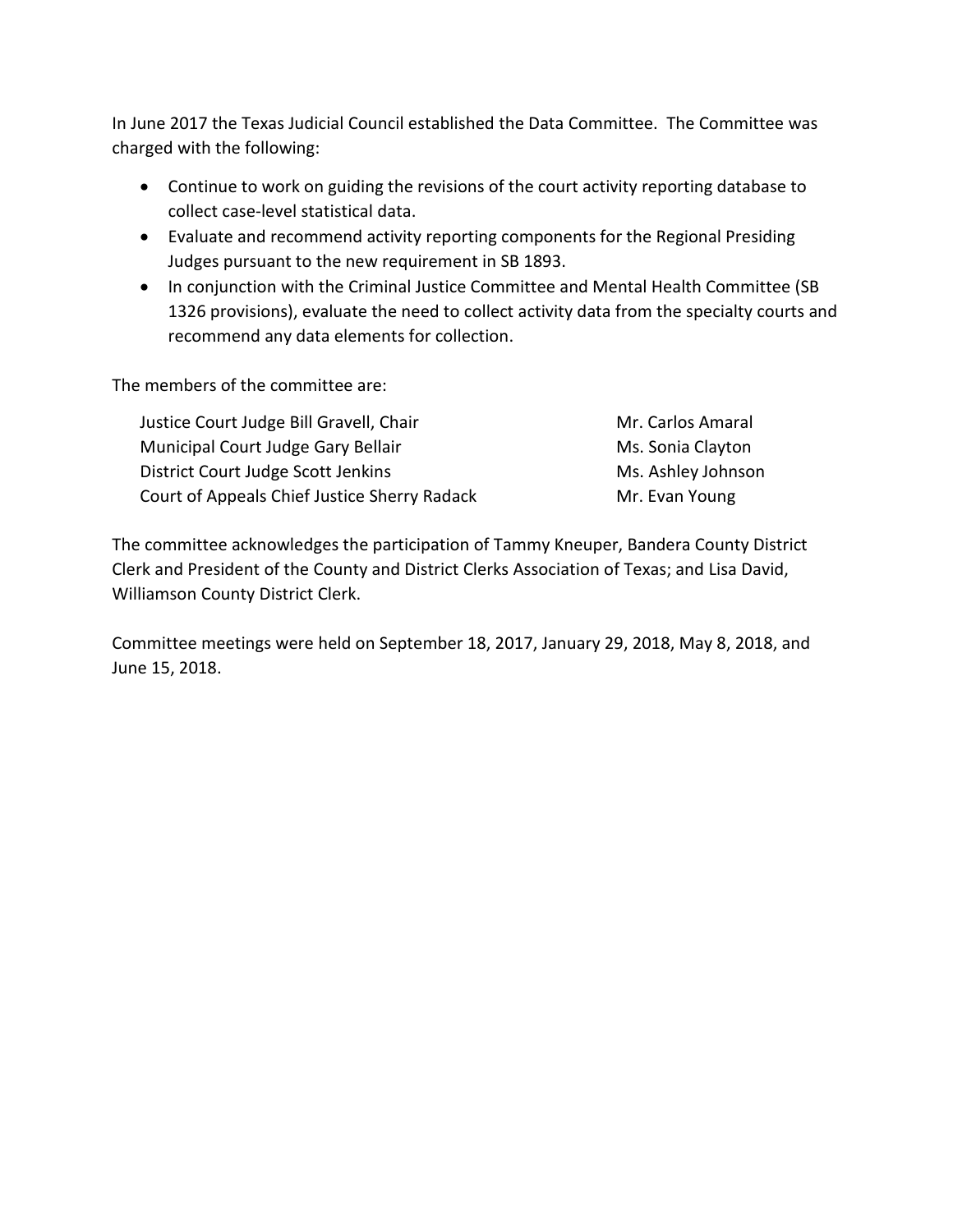## Recommendations in Brief

### *Continue to work on guiding the revisions of the court activity reporting database to collect case-level statistical data.*

Recommendation 1: The Judicial Council should collect case level data from all courts and should expand the collection of data from magistrates. The data should be relevant to supporting policy, planning, management, and budget decisions for the justice system, the judiciary, and other policy makers.

Recommendation 2: Once case level reporting has been implemented, the Legislature should repeal the various statutes requiring information that can be obtained by case level reporting. (See Appendix A.)

Recommendation 3: The Legislature should direct the Office of Court Administration to develop a statewide case management system to improve the collection and facilitate the use of data; the Legislature should provide full funding for the system.

Recommendation 4: The Legislature should direct requests for collection of judicial statistics, including court activity data, to the Texas Judicial Council to study and determine the best way to collect the desired information under its authority established by Section 71.035 of the Government Code.

Recommendation 5: The Judicial Council should establish policies for addressing jurisdictions that are not in compliance with reporting requirements.

Recommendation 6: The Judicial Council should adopt monthly reporting requirements for the appellate courts.

Recommendation 7: The Legislature should amend statutes concerning reporting of mental health/intellectual disability assessments and competency evaluation reports.

Recommendation 8: The Judicial Council should develop procedures for the mandatory, regular, and systematized collection of work-related contact information for judges, including email addresses.

### *Evaluate and recommend activity reporting components for the Regional Presiding Judges pursuant to the new requirement in SB 1893.*

No recommendations. This task was completed in December 2017. (See Appendix B.)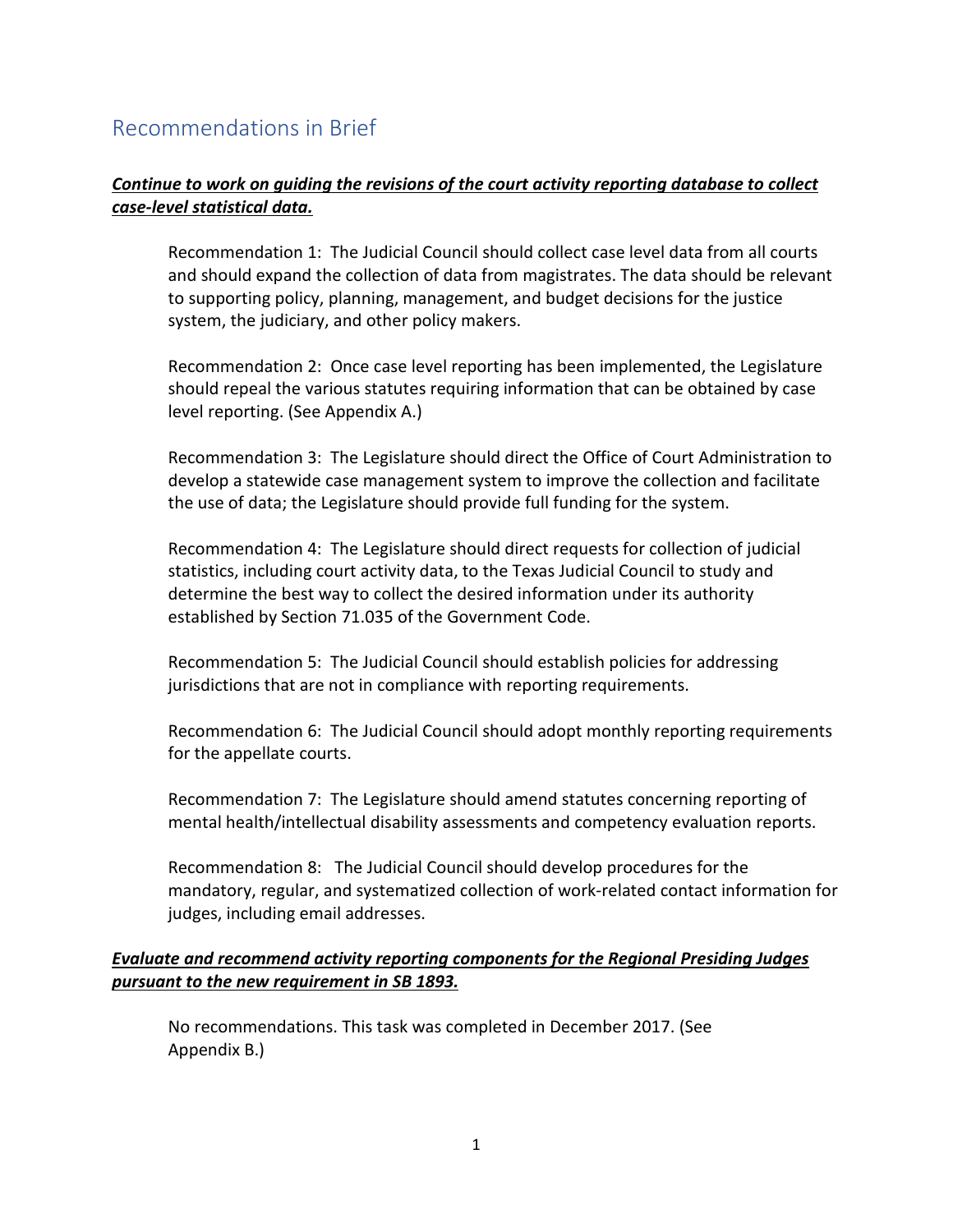### *In conjunction with the Criminal Justice Committee and Mental Health Committee (SB 1326 provisions), evaluate the need to collect activity data from the specialty courts and recommend any data elements for collection.*

No recommendations. The council's Criminal Justice Committee is making recommendations regarding specialty courts.

## Recommendations in Detail

### *Continue to work on guiding the revisions of the court activity reporting database to collect case-level statistical data.*

### Background

The Legislature established the Texas Judicial Council in [1](#page-3-0)929. $<sup>1</sup>$  Set out in statute, the Council's</sup> mission involves:

- Continuous study of the courts and methods for their improvement;
- Consideration of advice concerning remedies for faults in the administration of justice;
- Designing methods for simplifying judicial procedure, expediting the transaction of judicial business, and correcting faults in or improving the administration of justice; and
- Gathering judicial statistics and other pertinent information from judges and other court officials.

As Judicial Council President M.N. Chrestman noted in the Council's first annual report, data are critical to the Council's work. He wrote: "[I]t must therefore be apparent that to deal intelligently with the problems which will confront this Council it must first obtain accurate and complete data concerning the conditions in the Courts of Texas…"

This reality is arguably truer now than it was nearly 90 years ago, as the number of cases and courts has grown, the complexity of cases has increased, and the expectations that the Council and its partners within and outside of the judiciary bring strategic focus to their work. The administration of justice in Texas is a dynamic and sometimes complex affair, and the need for reliable and complete data about the work of the courts is essential.

The Council began collecting aggregate statistics in 1929, first with the appellate and district courts. In 1973, data collection expanded to the county, justice, and municipal courts. Over the years, data collection evolved as resources and technology improved the capability of the

<span id="page-3-0"></span><sup>&</sup>lt;sup>1</sup> Chapter 71, Texas Government Code.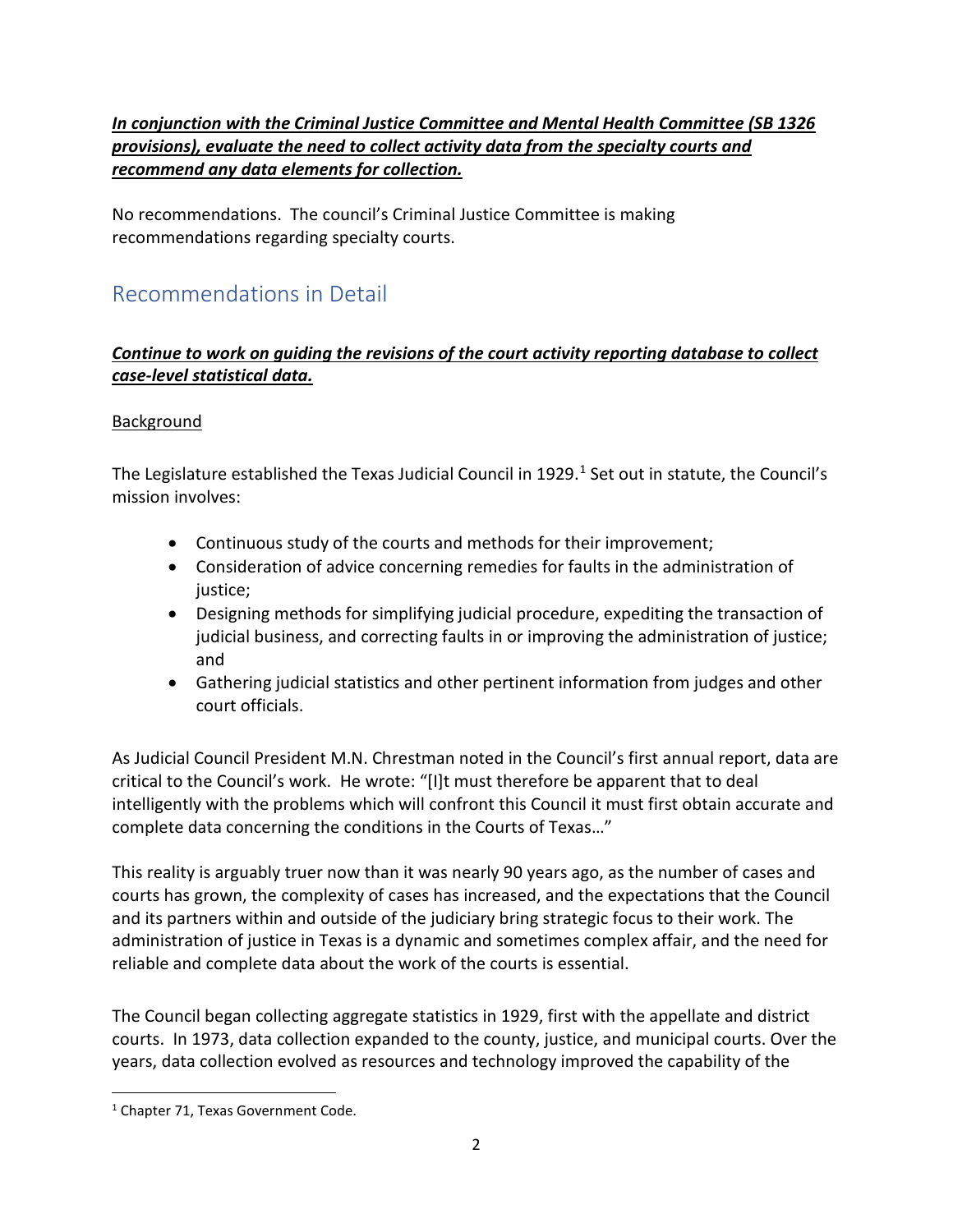Council to collect more and different information. The Council's last major change to data collection occurred in 2010 and 2011, when the Council significantly revised its trial court reporting requirements to require the submission of more detailed information.

Judicial data collection requirements also come from the Legislature. Over the last two decades, the Legislature established 22 requirements mandating the collection by OCA of specific information on case activity. See Table 1.



Table 1. Legislatively Mandated Reporting Requirements Related to Case Activity, by Legislative Session

Reporting requirements are now scattered throughout the Civil Practice and Remedies Code, the Code of Criminal Procedure, the Family Code, the Government Code, and the Health and Safety Code. See Appendix A.

#### Recommendations

**Recommendation 1: The Judicial Council should collect case level data from all courts and should expand the collection of data from magistrates. The data should be relevant to supporting policy, planning, management, and budget decisions for the justice system, the judiciary, and other policy makers.**

For nearly 90 years, statistics aggregated at the county level have served a generally useful purpose and have been the best information available on a statewide basis. Nevertheless, aggregate statistics are limited in their utility, as they often cannot provide the Council or other policymakers with sufficient detail to support the analysis and monitoring of important policy issues or in the study the administration of justice generally. Consider the following recent situations:

• The Judicial Council's Criminal Justice Committee was charged with studying the impact of opioid drug use on the Texas judiciary, but no court data are available to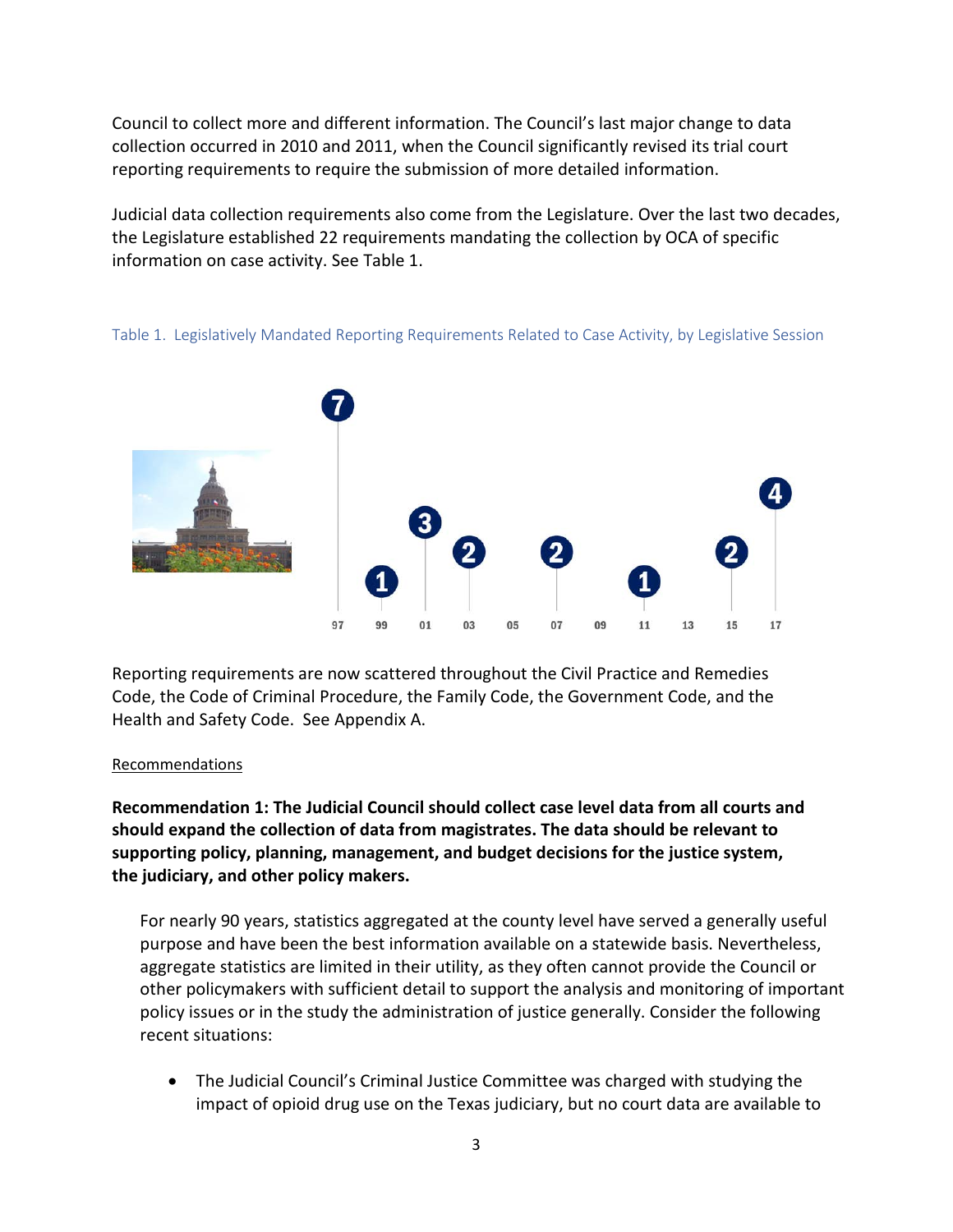assess the volume of or outcomes in cases involving an opioid or any other specific drug.

- The Council's Civil Justice Committee was charged with studying the landscape of civil justice in Texas and recommending reforms to improve access to justice in the courts, but only limited data were available on self-represented litigants in the district and county courts and no data were available for other courts.
- The Council's Juvenile Justice Committee was charged with studying the adjudication of fine-only offense cases involving juveniles, yet only high-level, aggregate data on filings were available.
- Based on Council recommendations, the Legislature passed major school ticketing and truancy reform bills in recent years, but other than a reduction in filings there are no data about the outcomes of these cases.
- Recent mass shootings have brought renewed scrutiny to the completeness of reporting by responsible entities to the National Instant Background Check System (NICS) to ensure that disqualified individuals are not allowed to purchase firearms. Without case level court activity data, the Texas judiciary cannot determine whether all eligible cases are being reported to NICS.
- Hurricane Harvey caused massive, widespread damage throughout Texas in August 2017. No data are available to assess the extent of the disruption of the storm on the judicial system.

### Limitations of Current Data

### *Information Not Available for All Courts*

Under the Council's current data collection system, each constitutional county court, justice court, and municipal court reports its data to OCA. District courts and statutory county courts (county courts at law and statutory probate courts) report data at the county level, combining the activity for all courts in the county into one report. As a result, if there is more than one court in the county, no statistics are available

## At What Level are Data Collected?

| Court Level           | Level of<br>Detail |   |
|-----------------------|--------------------|---|
|                       |                    |   |
| Appellate             | Court              |   |
| District              | County             |   |
| County Courts at      |                    |   |
| Law/Statutory Probate | County             |   |
| County                | Court              | m |
| lustice               | Court              | Ш |
| Municipal             | Court              |   |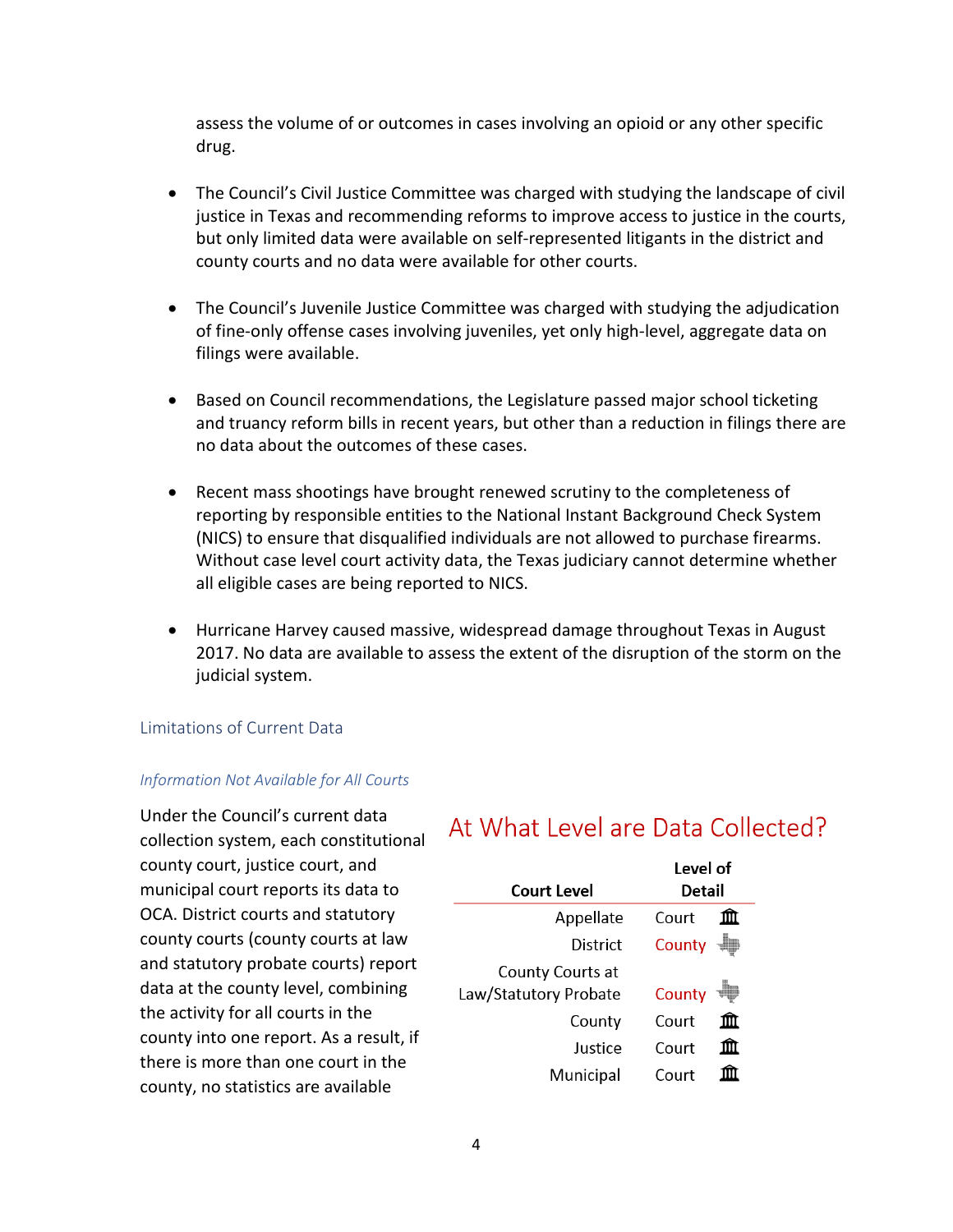from a centralized location for an individual court. Currently, in 48% of counties, no information is available for individual district courts, and in 82% of counties, no information is available for individual statutory county courts.

Although the Council has not mandated reporting for appellate courts, the Legislature has directed each court to submit a report to OCA.

The committee believes that data reporting requirements should be consistent for all courts in Texas to facilitate analysis of court workloads and to promote transparency and accountability.

The committee notes, however, there will be some challenges in obtaining accurate data from counties that use a centralized docketing system or exchange benches, where a case may be initially assigned to one court but handled by different judges.

### *Insufficient Information About Magistrate and Pretrial Activities*

Data collection should be expanded to capture the activity of all magistrates. Magistrates handle critical matters such as magistrate warnings, requests for counsel, emergency protection orders, emergency mental health hearings, and orders for ignition interlock devices. In addition, critical decisions regarding bail amounts and pretrial release are made by magistrates. Under Article 2.09 of the Texas Code of Criminal Procedure, nearly every judge in Texas may act as a magistrate, as can a variety of other judicial officers such as associate judges, criminal law hearing officers and other magistrates appointed by local jurisdictions. However, Judicial Council reporting requirements currently limit collection of information on magistrate activities to those conducted by justices of the peace and municipal judges. In many urban jurisdictions, the magistrates performing these activities are not justices of the peace or municipal judges. Without capturing data about the work of these magistrates, there is no reliable way to assess statewide activity in these important matters.

### *Rigid, High Level Case Categories*

For the trial courts, cases are grouped into a fixed set of case categories with strict definitions.

• If a case does not meet the definition of one of the specific case categories, it falls into the "All Other" category. The percentage of cases reported this way can be significant. See Table 2.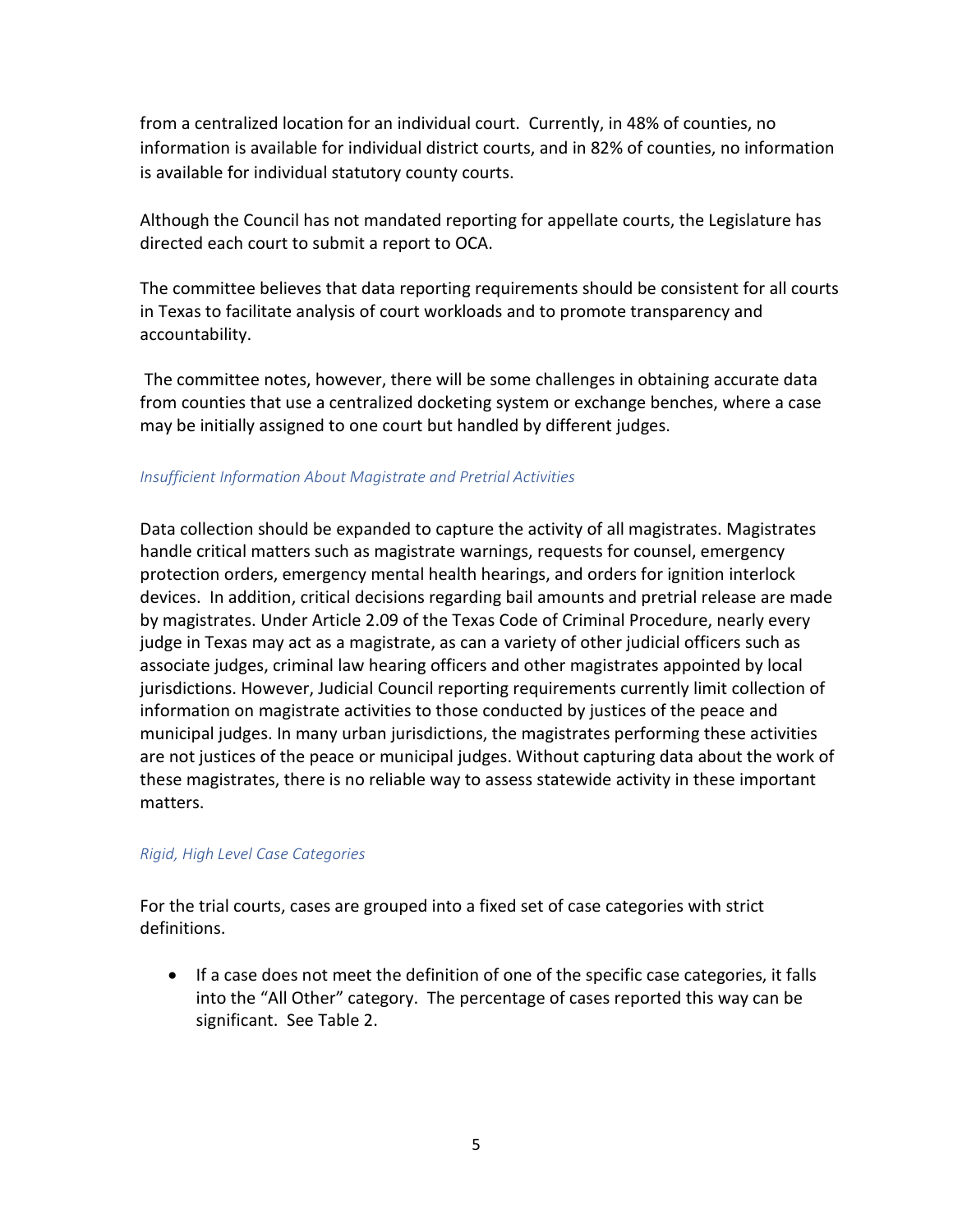#### Table 2. Percentage of District and County Court Cases Reported in "All Other" Category

| Juvenile                 | 36% |
|--------------------------|-----|
| Class A & B Misdemeanors | 31% |
| Felonies                 | 23% |
| Civil                    | 12% |
| Family                   | .5% |

- o At the district court and county court levels, one-fifth to one-third of criminal cases fall under the "All Other" category.
- o At the justice court level, the Small Claims category serves as the "All Other" category. This means occupational license cases, tax cases, dangerous dog cases, tow hearings, habitual toll violator hearings, and other miscellaneous cases are lumped in with small claims suits, rendering the Small Claims category meaningless. In FY 2017, the Small Claims category accounted for 15% of total justice court caseload.
- When failure to attend school cases were changed to truant conduct cases they subsequently fell outside the reporting scheme for justice courts and municipal courts. Previously a Class C misdemeanor, failure to attend cases became a civil matter but with different dispositions from other civil cases filed in justice and municipal courts. Without a category to hold them, these cases are no longer included in disposition statistics.

At the appellate level, no case type distinctions are made other than civil and criminal.

Case level data would not only greatly improve the ability of the Council, OCA or any other party with an interest to analyze and monitor important trends and policy issues but would also reduce the likelihood of the data becoming irrelevant as laws, policies, and trends change in the justice system.

### *Lack of Important Case Management Information*

The National Center for State Courts has long recognized time to disposition and age of active pending caseload as key performance measures and critical case management information for courts.<sup>[2](#page-7-0)</sup>

<span id="page-7-0"></span><sup>&</sup>lt;sup>2</sup> National Center for State Courts CourTools: Trial Court Performance Measures, at [http://www.courtools.org/Trial-Court-Performance-Measures.aspx.](http://www.courtools.org/Trial-Court-Performance-Measures.aspx)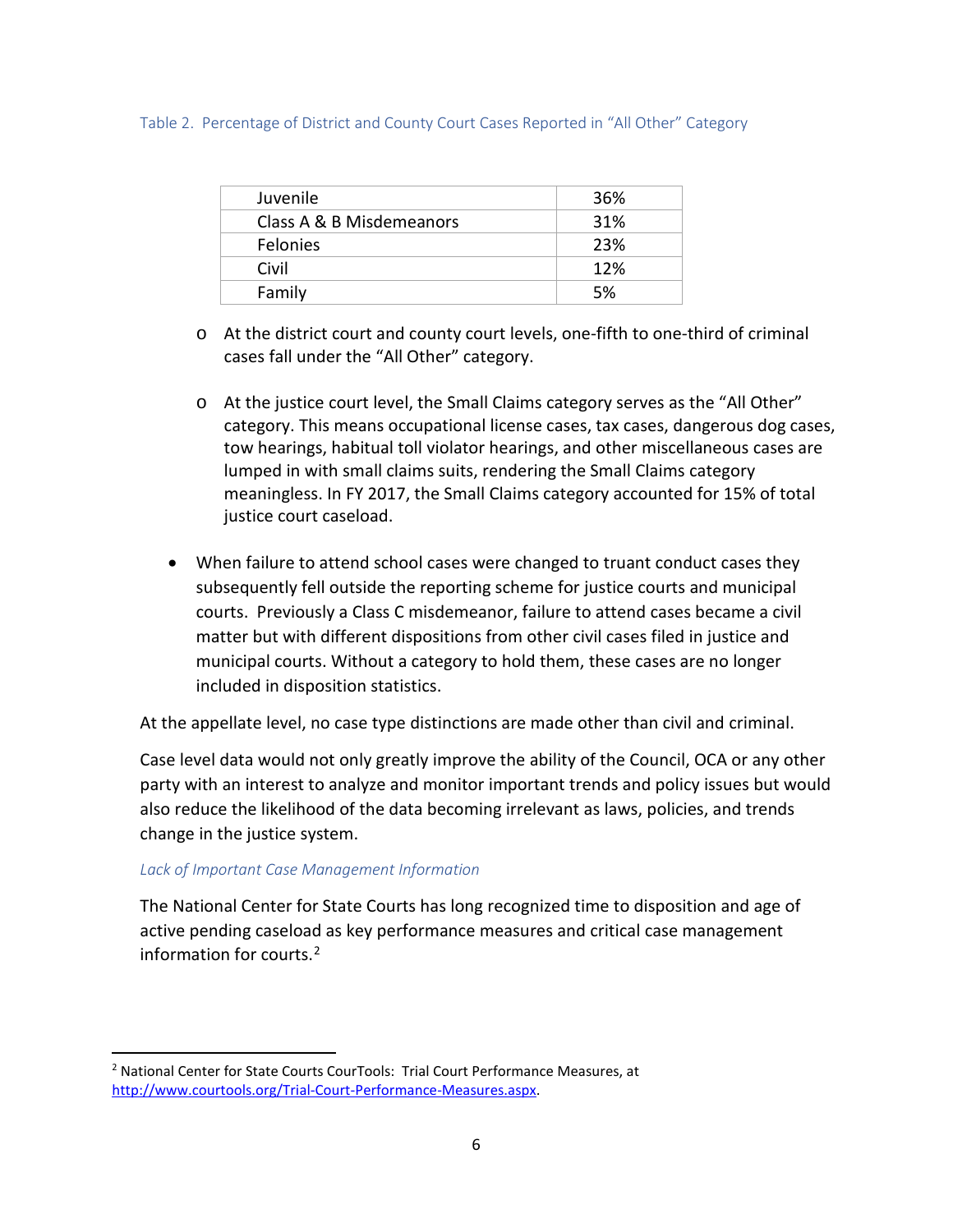Time to disposition, "used in conjunction with Clearance Rates and Age of Active Pending Caseload, is a fundamental management tool that assesses the length of time it takes a court to process cases."<sup>[3](#page-8-0)</sup> The information is used to monitor trends in the amount of time it takes to process cases, and performance can be compared to local, state, or national guidelines for timely case processing. This information can also be used at the state and local level to inform decisions about the need for courts and other judicial resources.

Data collection on processing time is currently limited to an aggregate count of the number of cases disposed within certain timeframes for an entire case category (e.g., family). For example, in family cases the following information is collected:

| <b>AGE OF CASES DISPOSED</b> | 3 Months<br>or Less | Over 3 to 6<br><b>Months</b> | Over 6 to 12<br>Months | 12 to 18<br><b>Months</b> | Over 18<br><b>Months</b> | <b>Total</b> |
|------------------------------|---------------------|------------------------------|------------------------|---------------------------|--------------------------|--------------|
| Number of Cases              | 40,004              | 90,065                       | 88,197                 | 29.908                    | 36.581                   | 384,755      |

With this data, the average time to disposition cannot be calculated and no information is available for specific case types (such as child protection cases, which have strict deadlines). No data are currently collected on the age of pending cases. Tracking the age of active pending caseload allows for the identification of the number and type of cases coming close to or surpassing time standards so that the court can focus attention on what is required to ensure cases are brought to completion within reasonable timeframes.<sup>[4](#page-8-1)</sup>

Without this important information, the Council cannot assess whether improvements may be needed to expedite justice or whether implemented changes have had the intended results.

### *Collection of Information that is Not Relevant to the Policy, Planning, Management, and Budget Needs of the Justice System*

While the Council has a duty to collect data, it must remain sensitive to the reportingrelated costs and other burdens burden that it may place on local clerks of court and other reporting entities. The Council should ensure that all data collection is associated with the policy, planning, management, and budget needs of the justice system. Some of the information currently collected does not serve these larger purposes, as it is too granular and difficult for local jurisdictions to capture. The result is often data of poor quality, and in turn, limited utility.

<span id="page-8-0"></span> <sup>3</sup> National Center for State Courts. *CourTools, Trial Court Performance Measures: Time to Disposition.* [http://www.courtools.org/~/media/Microsites/Files/CourTools/courtools\\_Trial\\_measure3\\_Time\\_To\\_Disposition\\_p](http://www.courtools.org/%7E/media/Microsites/Files/CourTools/courtools_Trial_measure3_Time_To_Disposition_pdf.ashx) [df.ashx.](http://www.courtools.org/%7E/media/Microsites/Files/CourTools/courtools_Trial_measure3_Time_To_Disposition_pdf.ashx)

<span id="page-8-1"></span><sup>4</sup> National Center for State Courts. *CourTools, Trial Court Performance Measures: Age of Active Pending Caseload.*  [http://www.courtools.org/~/media/Microsites/Files/CourTools/courtools\\_Trial\\_measure4\\_Age\\_Of\\_Active\\_Pendin](http://www.courtools.org/%7E/media/Microsites/Files/CourTools/courtools_Trial_measure4_Age_Of_Active_Pending_Caseload.ashx) [g\\_Caseload.ashx.](http://www.courtools.org/%7E/media/Microsites/Files/CourTools/courtools_Trial_measure4_Age_Of_Active_Pending_Caseload.ashx)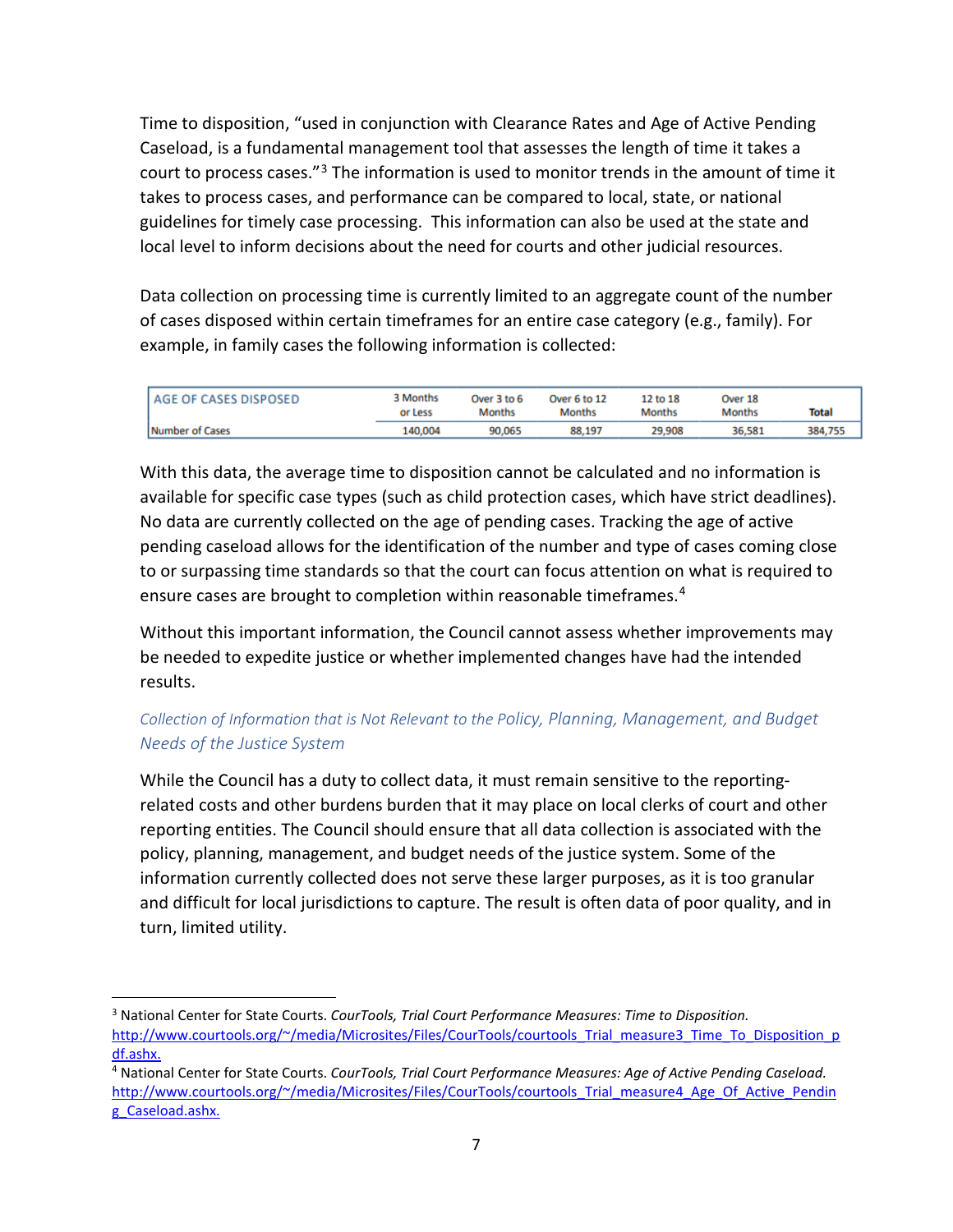### Need for Further Study to Determine the Relevant Areas of Data Collection

Due to the wide scope and large volume of data involved, a case level data project will be a long-term undertaking. Policy questions that need further exploration are:

- At what level of detail should data be collected?
- What case categories should be used?
- What data currently collected should be discontinued?

The Committee will establish advisory groups to provide input regarding the matters above.

### **Recommendation 2: Once case level reporting has been implemented, the Legislature should repeal the various statutes requiring specific information that can be obtained by case level reporting.**

Through case level reporting, the Council will be able to collect certain information currently mandated by statute. Once case level reporting has been implemented, the various statutes requiring specific information that can be obtained by case level reporting should be repealed. See Appendix A for details.

### **Recommendation 3: The Legislature should direct the Office of Court Administration to develop a single statewide case management system and provide full funding for the system to better facilitate and improve data collection.**

Data collection capabilities vary across the state, not only due to differing resource levels but also to the widely disaggregated nature of the case management systems.

- Each jurisdiction is responsible for selecting, purchasing, and configuring its own court case management system(s). There are more than 20 known case management system vendors, and some jurisdictions have developed their own systems.
- Clerk offices or courts may use different systems within the same county.
- Many jurisdictions may use the same vendor but have different versions or configurations of the case management system, and each jurisdiction may use separate codes and processes for entering information into the system.
- Some jurisdictions, mainly justice courts and municipal courts, have no electronic systems and must compile information manually.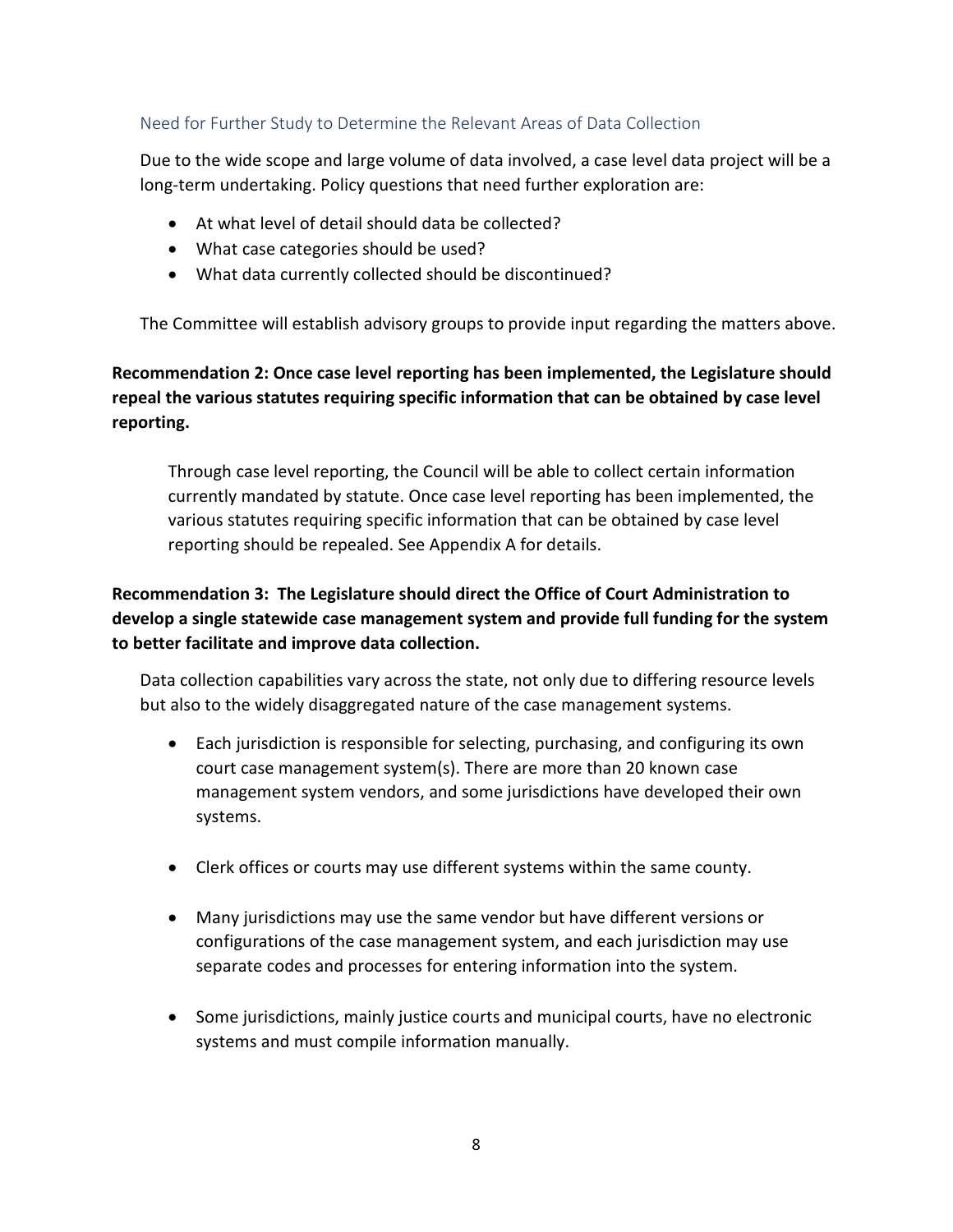**Recommendation 4: The Legislature should direct requests for collection of new information to the Texas Judicial Council to study and determine the best way to collect the desired information under its authority established by Section 71.035 of the Government Code.** 

Under Section 71.035 of the Texas Government Code, the Texas Judicial Council has the authority to collect data from judges and other court officials in the state. Allowing the Council to determine the proper scope and best method for obtaining the information of interest to the Legislature, may increase the likelihood that the information received is responsive and accurate. Reporting requirements that do not fit within the existing infrastructure can result in poor data quality and be confusing to and burdensome on local jurisdictions.

Establishing reporting requirements in the Council's rules would also make it easier for local jurisdictions to keep track of the requirements and for the Office of Court Administration to train the reporting entities. As noted above, legislatively-mandated reporting requirements are scattered across five State codes. Some of the requirements have been incorporated into the Judicial Council's monthly court activity reporting framework, while others cannot be integrated. As staff turnover occurs in the reporting entities, compliance tends to drop for requirements that are not part of the reporting framework, and there is a continuous need for education about those reporting requirements.

**Recommendation 5: The Judicial Council should establish policies for addressing jurisdictions that are not in compliance with reporting requirements and hold those jurisdictions accountable.** 

Section 71.035(b) of the Government Code and Chapter 171 of the Texas Administrative Code require monthly reports from each district clerk, county clerk, justice court and municipal court. Section 71.035(b) of Government Code allows the Judicial Council to enforce this requirement by filing a petition for mandamus, but this option has never been utilized. Instead, the authority of the Texas Indigent Defense Commission to withhold grant funds from a county for a district clerk or county clerk's non-reporting has been effective in promoting compliance. However, this option is not available for justice courts and municipal courts.

Approximately 4 percent of justice and municipal court reports have been outstanding in any given fiscal year. While the ability to report in some courts has been related to issues of court case management system conversion, others have simply not reported. See Table 3.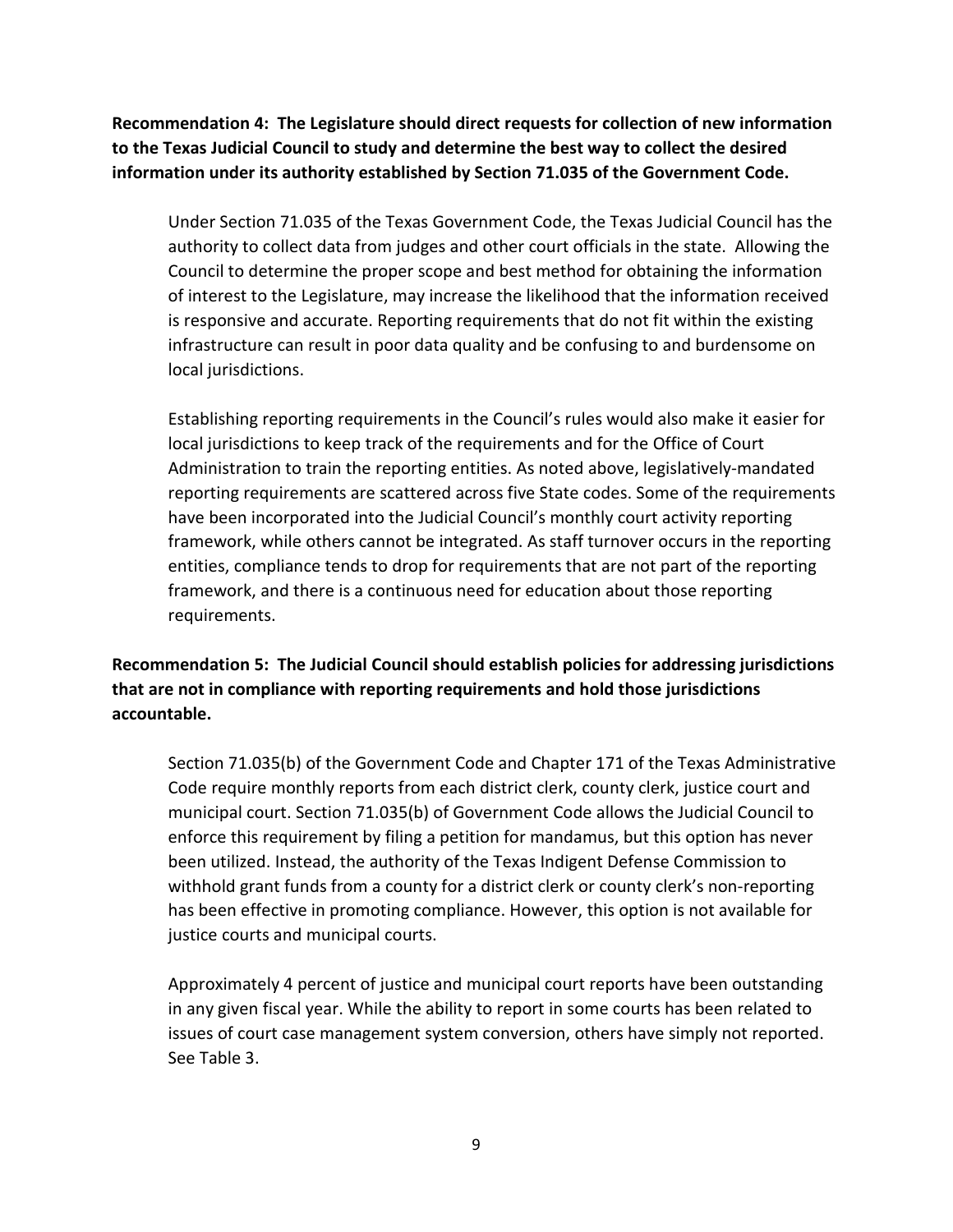

Table 3. Percentage of Reports Received by Fiscal Year by Municipal and Justice Courts.

### **Recommendation 6: The Council should adopt monthly reporting requirements for the appellate courts.**

The Council has not established rules governing collection of data from the appellate courts. Legislative reporting requirements direct each appellate court to submit an annual report to the Office of Court Administration, but the report must only contain very specific performance measure information. (See Appendix A for details.)

## **Reporting Requirements**

| <b>Court Level</b>                                 | <b>Frequency</b> |
|----------------------------------------------------|------------------|
| <b>Highest Appellate</b><br>Intermediate Appellate | Annual<br>Annual |
| District                                           | Monthly          |
| County Courts at<br>Law/Statutory Probate          | Monthly          |
| County                                             | Monthly          |
| lustice                                            | Monthly          |
| Municipal                                          | Monthly          |

However, the Supreme Court voluntarily reports monthly to the Office of Court Administration and other entities. The courts of appeals also report monthly to OCA, which is responsible for compiling the data for the Supreme Court's docket equalization program that works to equalize the caseloads of the 14 courts, but no formal requirement exists for the monthly reports.

Reporting requirements should be consistent for all courts, and monthly reporting by the appellate courts would ensure the availability of more timely information.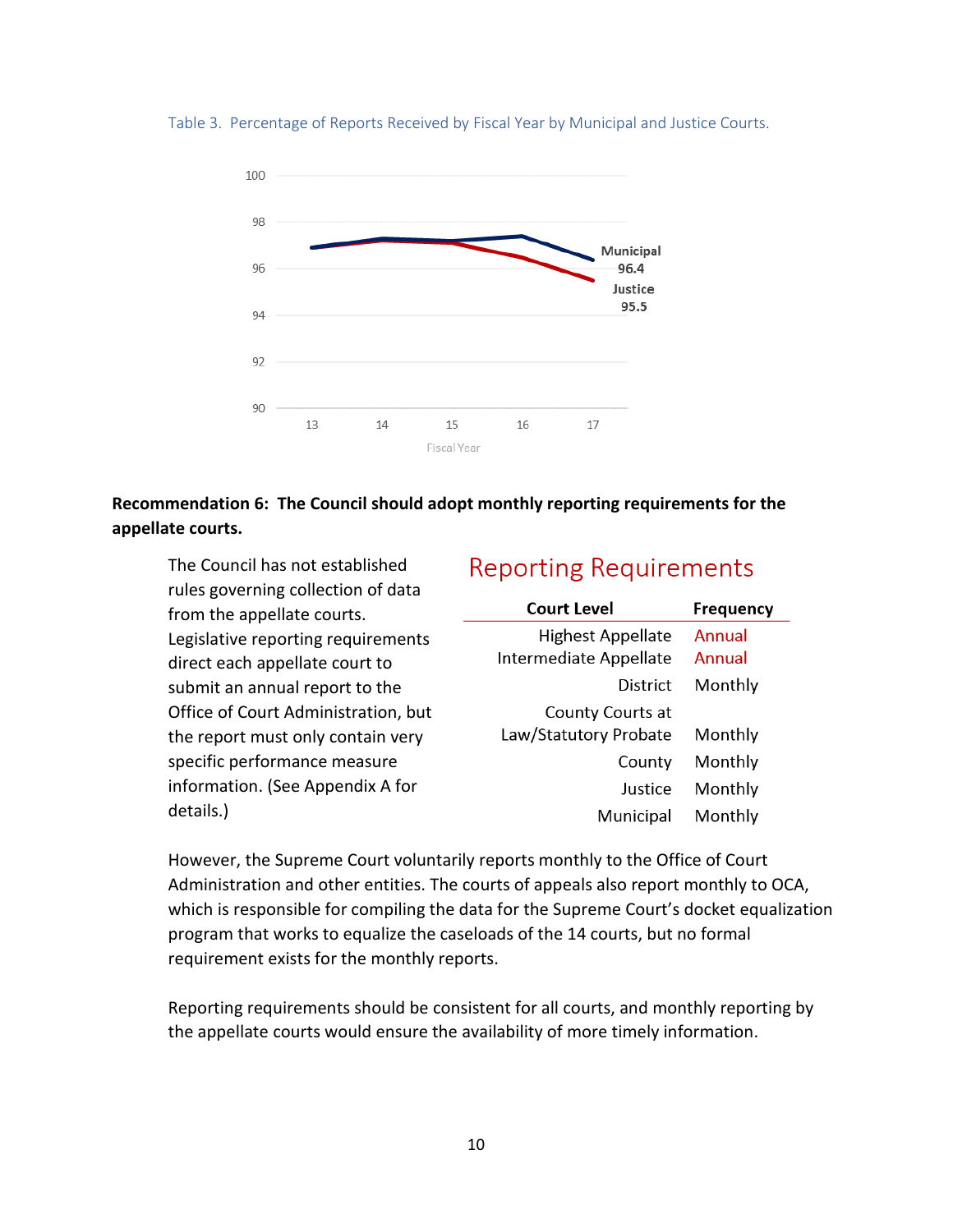**Recommendation 7 (Joint Recommendation with the Guardianship, Mental Health and IDD Committee): The Legislature should amend statutes concerning reporting of mental health/intellectual disability assessments and competency evaluation reports. Mental Health Assessments**

Under Article 16.22, Code of Criminal Procedure, a magistrate can order a mental health assessment of defendants suspected of having a mental illness or intellectual disability. The magistrate must provide a copy of the mental health assessment to the trial [district or county] court and must report monthly to OCA the number of assessments ordered. There is no existing infrastructure for statewide reporting from magistrates to OCA. Because the district and county clerks maintain the records for the district and county courts and are responsible for reporting, OCA is collecting the number of mental health assessments ordered from the district and county clerks rather than directly from magistrates.

To avoid duplicative reporting from magistrates and trial courts, the Legislature should amend Article 16.22(e) to change responsibility for reporting from the magistrate to the district clerk or county clerk:

Article 16.22(e), Code of Criminal Procedure: The trial court clerk shall submit to the Office of Court Administration of the Texas Judicial System on a monthly basis the number of written assessments provided to the court under Subsection (a)(1)(B).

### Competency Evaluation Reports

A parallel reporting provision can be found in Article 46B of the Code of Criminal Procedure, which requires the court to order a competency evaluation if evidence exists that a defendant may be incompetent to stand trial. Because the district and county clerks are responsible for reporting to Office of Court Administration and because the courts do not have a mechanism to report directly to the OCA, the Legislature should also amend the statute to clarify that the district clerk or county clerk is responsible for reporting:

Article 46B.026(d), Code of Criminal Procedure: The trial court clerk shall submit to the Office of Court Administration of the Texas Judicial System on a monthly basis the number of reports provided to the court under this article.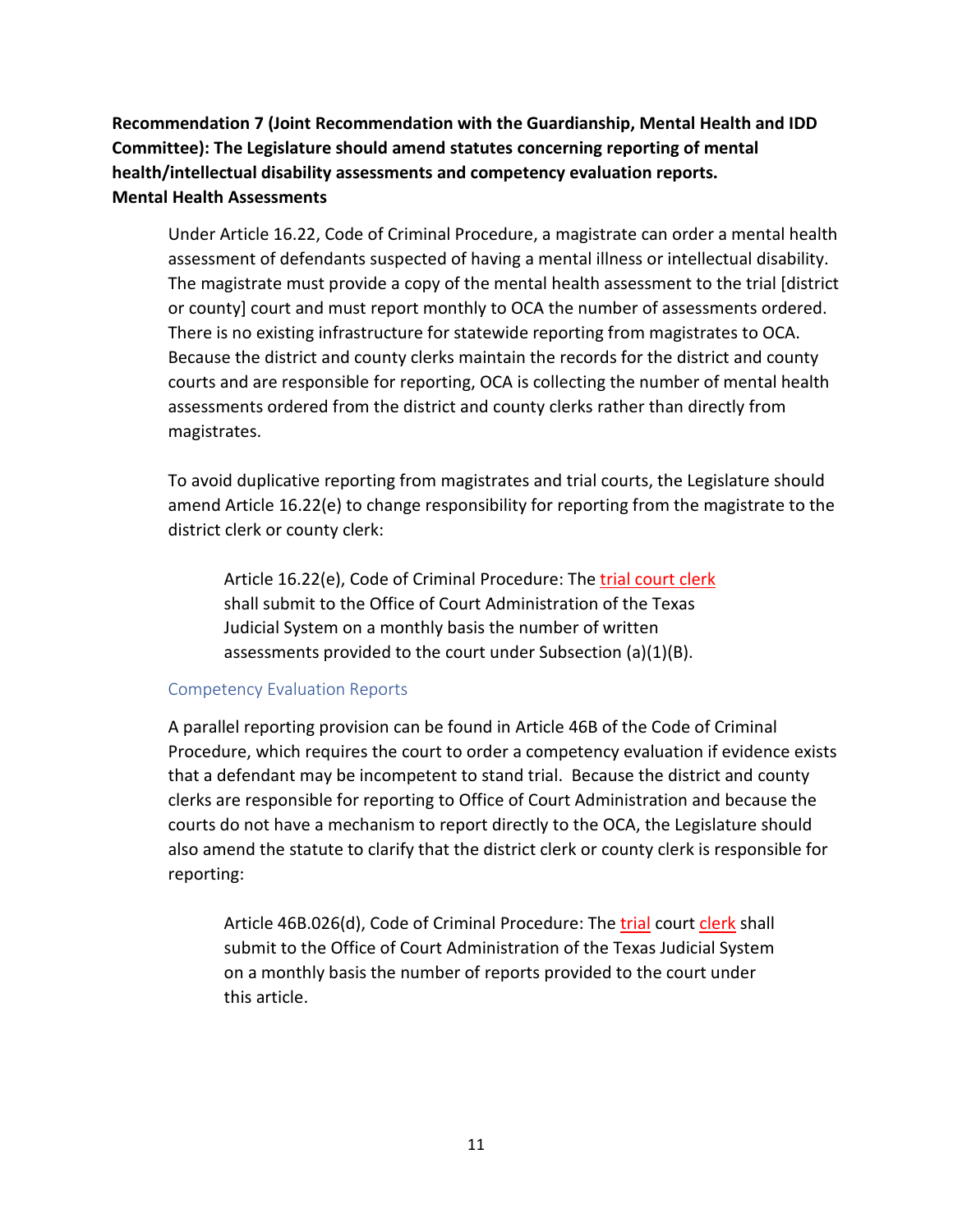**Recommendation 8: The Judicial Council should develop procedures for the mandatory, regular, and systematized collection of work-related contact information for judges, including email addresses.** 

OCA's Judicial Information Section is responsible for maintaining the state's publicly available Judicial Directory. This online resource<sup>[5](#page-13-0)</sup> contains publicly-available contact information for courts, clerk offices, and court personnel. Judges' email addresses are collected for internal correspondence but are not made available to the public.

The directory is updated annually based on a request from OCA to judges, clerks, and court personnel for their contact information. Despite efforts to ensure that the directory is up to date, the directory is not considered reliable for communicating with judges, in part because the email address provided to OCA may be for a court staff person rather than a judge, or it may not be the one a judge relies on for businessrelated communication.

OCA increasingly relies on email to communicate with judges, and enhanced processes are needed to ensure that the directory can be used as a safe and reliable way to communicate with judges.

### *Evaluate and recommend activity reporting components for the Regional Presiding Judges pursuant to the new requirement in SB 1893.*

No recommendations. OCA drafted proposed data elements based on the statutory duties of the Regional Presiding Judges. The Data Committee reviewed the proposal at its September 18, 2017 meeting and recommended that it be presented to the Council for approval. The Council approved the proposed data elements at its September 29, 2017 meeting. OCA presented the final reporting form to the Committee at its meeting on January 29, 2018. Reporting began February 1, 2018—for the month of January. Accordingly, no recommendations are being made.

The data elements and reporting form are attached as Appendix B.

### *In conjunction with the Criminal Justice Committee and Mental Health Committee (SB 1326 provisions), evaluate the need to collect activity data from the specialty courts and recommend any data elements for collection.*

No recommendations. The council's Criminal Justice Committee is making recommendations regarding specialty courts.

<span id="page-13-0"></span> <sup>5</sup> See [https://card.txcourts.gov/DirectorySearch.aspx.](https://card.txcourts.gov/DirectorySearch.aspx)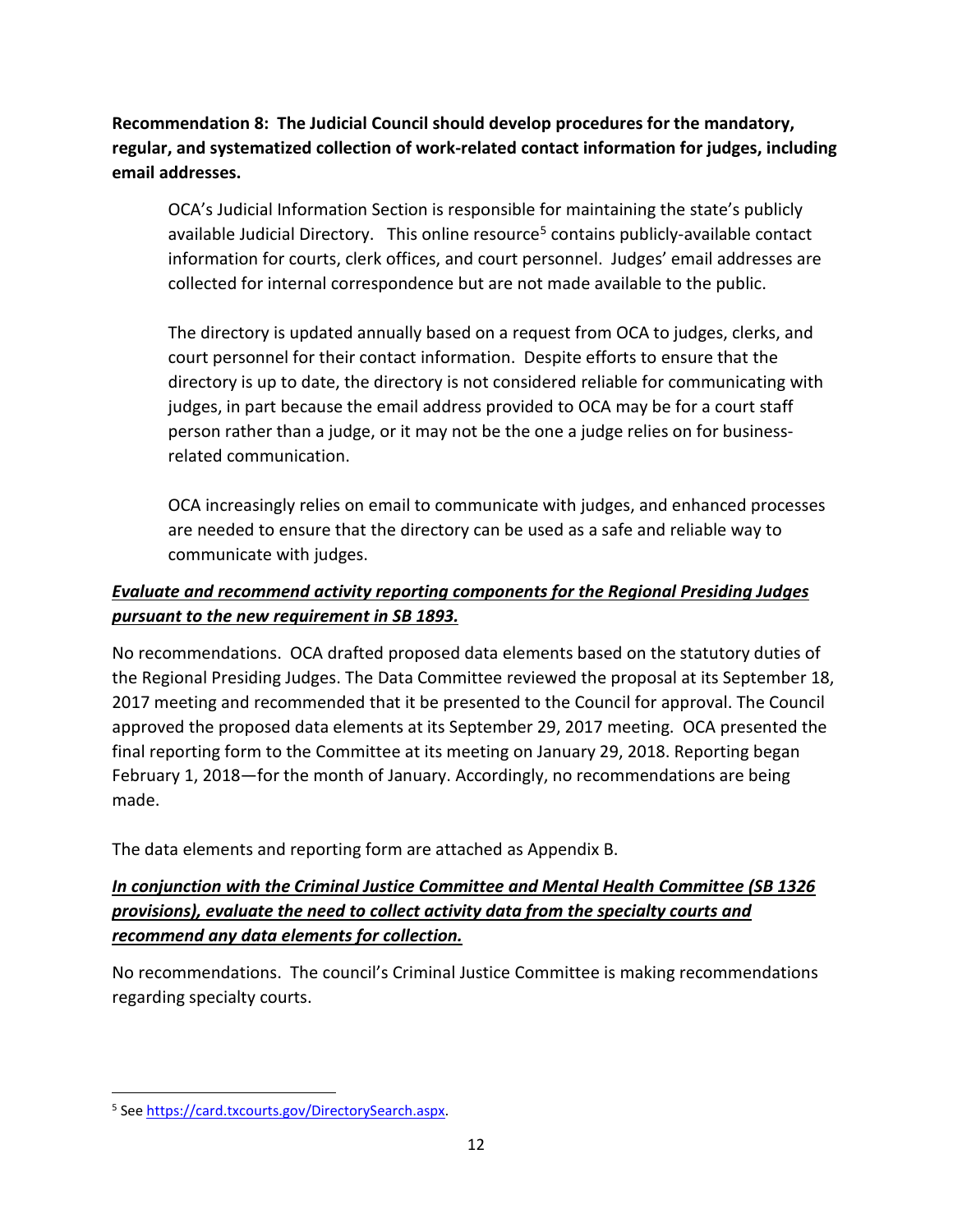|                |                                           |                                                                                                    |                    |                                                                                     |                                                                                          |                                                                                                                |                                                      | Potentially<br>unnecessary when<br>go to case level |
|----------------|-------------------------------------------|----------------------------------------------------------------------------------------------------|--------------------|-------------------------------------------------------------------------------------|------------------------------------------------------------------------------------------|----------------------------------------------------------------------------------------------------------------|------------------------------------------------------|-----------------------------------------------------|
|                | <b>Mandate</b>                            | <b>Who Reports?</b>                                                                                | <b>Established</b> | Content                                                                             | Frequency                                                                                | Where does it go?                                                                                              |                                                      | reporting                                           |
|                | <b>Courts/Clerks</b>                      |                                                                                                    |                    |                                                                                     |                                                                                          |                                                                                                                |                                                      |                                                     |
| 1              | Code of Criminal<br>Procedure, Art. 2.211 | District Clerks, County<br>Clerks                                                                  | 9/1/2001           | Request for hate crime finding                                                      | Monthly                                                                                  | <b>Hate Crimes Webpage</b>                                                                                     |                                                      |                                                     |
| $\overline{2}$ | Code of Criminal<br>Procedure, Art. 2.212 | District Clerks, County<br><b>Clerks</b>                                                           | 9/1/2017           | Writs of attachment                                                                 | As needed                                                                                | NEW - Webpage planned                                                                                          |                                                      |                                                     |
| 3              | Code of Criminal<br>Procedure, Art. 16    | District Clerks, County<br>Clerks, magistrates                                                     | 9/1/2017           | Mental health assessments                                                           | Monthly                                                                                  | <b>Texas Judicial System</b><br><b>Annual Report</b>                                                           | <b>Court Activity</b><br><b>Reporting Database</b>   |                                                     |
| 4              | Code of Criminal<br>Procedure, Art. 46B   | District Clerks, County<br><b>Clerks</b>                                                           | 9/1/2017           | Competency evaluation reports                                                       | Monthly                                                                                  | <b>Texas Judicial System</b><br><b>Annual Report</b>                                                           | <b>Court Activity</b><br><b>Reporting Database</b>   |                                                     |
| 5.             | Family Code, Ch. 33                       | District Clerks, County<br>Clerks                                                                  | 1/1/2016           | Judicial bypass cases                                                               | As needed                                                                                | <b>Judicial Bypass Cases Annual Report</b>                                                                     |                                                      |                                                     |
| 6              | Government Code, Ch.<br>36                | Appellate Courts,<br>District Clerks, County<br>Clerks, Justice Courts,<br><b>Municipal Courts</b> | 9/1/2016           | Appointments and fees                                                               | Monthly                                                                                  | <b>Appointments and Fees Webpage</b>                                                                           |                                                      |                                                     |
| 7              | Government Code,<br>Sec. 71.035           | District Clerks, County<br>Clerks, Justice Courts,<br><b>Municipal Courts</b>                      | 1929               | Judges and clerks shall report monthly statistics to<br><b>OCA</b>                  | <b>Texas Judicial System</b><br><b>Court Activity</b><br>Monthly<br><b>Annual Report</b> |                                                                                                                | <b>Reporting Database</b>                            |                                                     |
| 8              | Government Code,<br>Sec. 71.0352          | Justice Courts,<br><b>Municipal Courts</b>                                                         | 9/1/2003           | 5 juvenile-related items                                                            | Monthly                                                                                  | <b>Texas Judicial System</b><br><b>Annual Report</b>                                                           | <b>Court Activity</b><br><b>Reporting Database</b>   |                                                     |
| 9              | Government Code,<br>Sec. 71.0353          | District Clerks, County<br>Clerks                                                                  | 9/1/2011           | Offenses related to human trafficking                                               | Monthly                                                                                  | <b>Texas Judicial System</b><br><b>Annual Report</b>                                                           | <b>Court Activity</b><br><b>Reporting Database</b>   |                                                     |
| 10             | Government Code, Ch<br>72.087             | <b>District Clerks</b>                                                                             | 9/1/2007           | Jury charges and sentences in capital cases                                         | As needed                                                                                | <b>Jury Charges Webpage</b>                                                                                    |                                                      |                                                     |
| 11             | Health & Safety Code,<br>Ch. 574.014      | <b>County Clerks</b>                                                                               | 9/1/1997           | Involuntary mental health services                                                  | Monthly                                                                                  | <b>Texas Judicial System</b><br><b>Annual Report</b>                                                           | <b>Court Activity</b><br><b>Reporting Database</b>   |                                                     |
| 12             | Government Code,<br>Sec. 72.084           | Courts of Appeals                                                                                  | 9/1/1997           | Specific performance measures                                                       | Monthly                                                                                  | <b>Texas Judicial System Annual Report</b>                                                                     |                                                      |                                                     |
| 13             | Supreme Court Budget<br>Rider 3           | Courts of Appeals                                                                                  | 9/1/1999           | New cases filed per justice                                                         | Monthly                                                                                  | Supreme Court required to equalize caseload<br>amongst courts of appeals & has transferred<br>cases since 1895 |                                                      |                                                     |
| 14             | Government Code,<br>Sec. 72.085           | Court of Criminal<br>Appeals                                                                       | 9/1/1997           | Specific performance measures                                                       | Annual                                                                                   | <b>Texas Judicial System Annual Report</b>                                                                     |                                                      |                                                     |
| 15             | Government Code,<br>Sec. 72.086           | Supreme Court                                                                                      | 9/1/1997           | Specific performance measures                                                       | Annual                                                                                   |                                                                                                                | <b>Texas Judicial System Annual Report</b>           |                                                     |
|                | 16 OCA Budget Rider 6                     | <b>Appellate Courts</b>                                                                            | 9/1/2001           | Performance measures for appellate courts<br>(reported to Legislative Budget Board) | Quarterly                                                                                | Legislative Budget Board                                                                                       | <b>Texas Judicial System</b><br><b>Annual Report</b> |                                                     |

## **Legislatively Mandated Case Activity Reporting Requirements**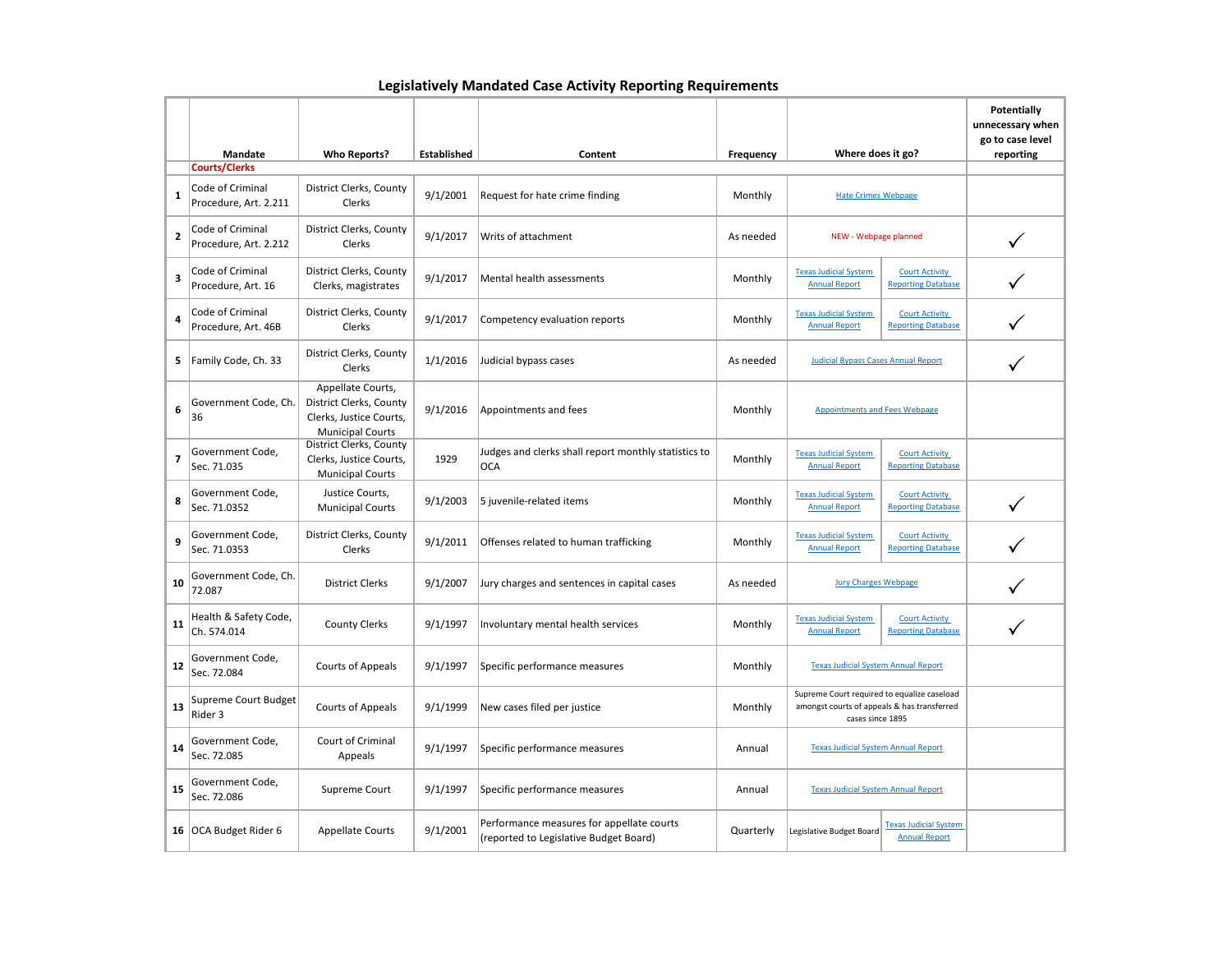|    |                                       |                     |                          |                                                                                                 |           |                                                                                                            |                                | Potentially<br>unnecessary when |
|----|---------------------------------------|---------------------|--------------------------|-------------------------------------------------------------------------------------------------|-----------|------------------------------------------------------------------------------------------------------------|--------------------------------|---------------------------------|
|    | <b>Mandate</b>                        | <b>Who Reports?</b> | <b>Established</b>       | Content                                                                                         | Frequency | Where does it go?                                                                                          |                                | go to case level<br>reporting   |
|    | <b>Texas Judicial Council</b>         |                     |                          |                                                                                                 |           |                                                                                                            |                                |                                 |
| 17 | Government Code,<br>Sec. 71.034(e)    | Judicial Council    | $9/1/2001$ ,<br>9/1/2017 | Include Hate Crime Findings and Writs of<br>Attachment in Council's annual report               | Annual    | <b>Hate Crimes Webpage</b>                                                                                 | Writs of attachment<br>webpage |                                 |
| 18 | Government Code,<br>Sec. 71.035       | Judicial Council    | 1929                     | Judicial Council shall collect statistics                                                       | Monthly   | <b>Texas Judicial System</b><br><b>Court Activity</b><br><b>Annual Report</b><br><b>Reporting Database</b> |                                |                                 |
|    | <b>Office of Court Administration</b> |                     |                          |                                                                                                 |           |                                                                                                            |                                |                                 |
|    | 19 Family Code, Ch. 33                | <b>OCA</b>          | 1/1/2016                 | Judicial bypass cases                                                                           | Annual    | <b>Judicial Bypass Cases Annual Report</b>                                                                 |                                |                                 |
| 20 | Government Code.<br>Sec. 72.082       | <b>OCA</b>          | 9/1/1997                 | Performance report of efficiency of courts in the<br>state                                      | Annual    | <b>Texas Judicial System</b><br><b>Court Activity</b><br><b>Annual Report</b><br><b>Reporting Database</b> |                                |                                 |
| 21 | Government Code,<br>Sec. 72.083       | <b>OCA</b>          | 9/1/1997                 | Aggregrate clearance rate of district court cases                                               | Annual    | <b>Texas Judicial System</b><br><b>Court Activity</b><br><b>Annual Report</b><br><b>Reporting Database</b> |                                |                                 |
| 22 | Government Code,<br>Secs. 72.084-.086 | <b>OCA</b>          | 9/1/1997                 | Appellate court performance measure data                                                        | Annual    | <b>Texas Judicial System Annual Report</b>                                                                 |                                |                                 |
| 23 | Government Code, Ch.<br>72.087        | <b>OCA</b>          | 9/1/2007                 | Jury charges and sentences in capital cases                                                     | Annual    | <b>Jury Charges Webpage</b>                                                                                |                                |                                 |
|    | 24 OCA Budget Rider 5                 | <b>OCA</b>          | 9/1/2003                 | Report specific performance measures for district<br>courts on countywide basis                 | Annual    | <b>Texas Judicial System</b><br><b>Court Activity</b><br><b>Annual Report</b><br><b>Reporting Database</b> |                                |                                 |
| 25 | OCA Budget Rider 6                    | <b>OCA</b>          | 9/1/2001                 | Study performance measures for appellate courts<br>and what additional data should be collected |           | <b>Texas Judicial System</b><br>Legislative Budget Board<br><b>Annual Report</b>                           |                                |                                 |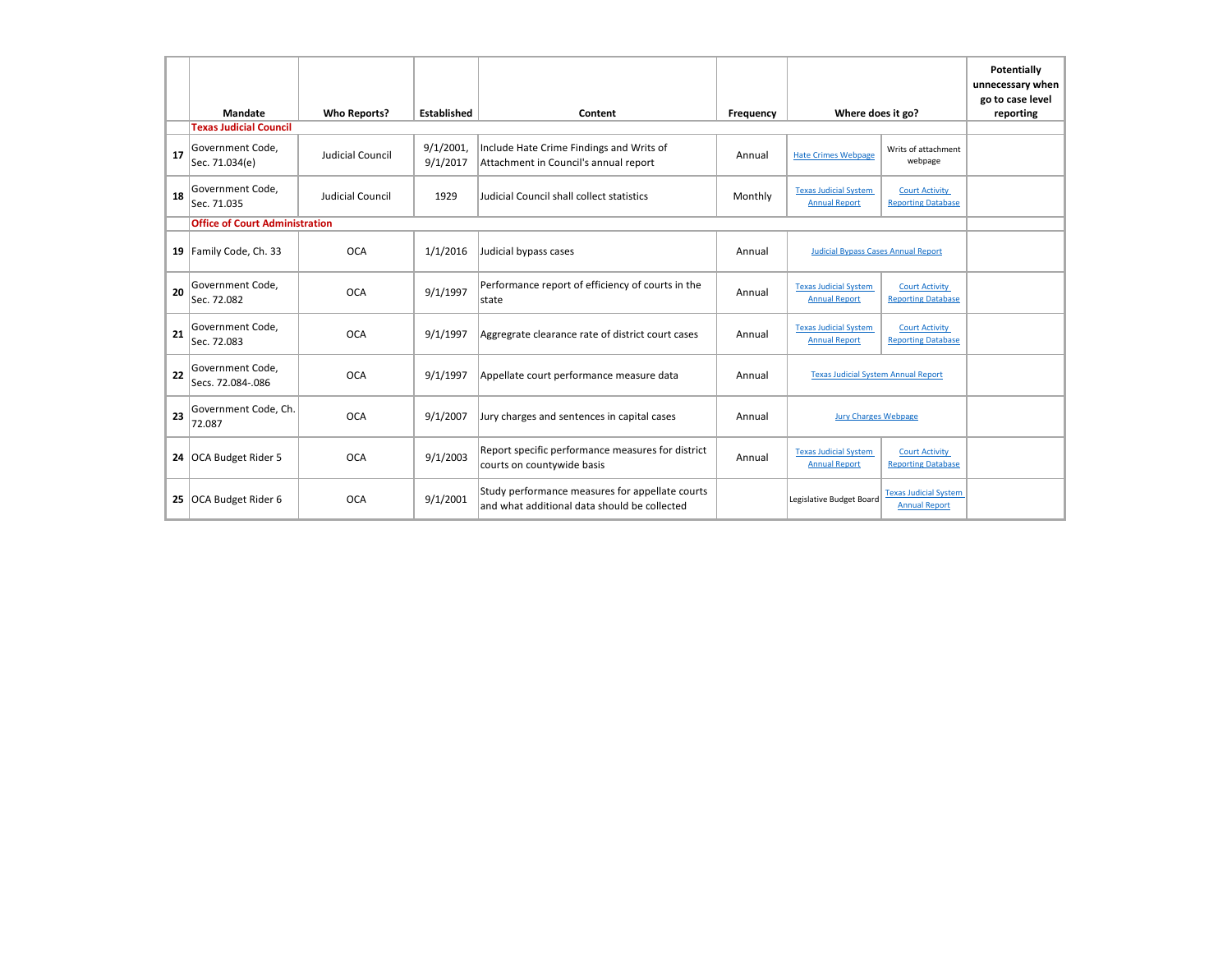### **Legislatively Mandated Case Activity Reporting Requirements**

#### Request for Hate Crime Finding

**1. Article 2.211, Code of Criminal Procedure:** Requires a clerk of a district or county court in which an affirmative finding under Article 42.014[1](#page-16-0) is requested to report that request to the Texas Judicial Council, along with a statement as to whether the request was granted by the court and, if so, whether the affirmative finding was entered in the judgment in the case. The clerk must submit this report not later than the 30th day after the date the judgment is entered in the case.

#### Writs of Attachment

- **2. Art. 2.212, Code of Criminal Procedure:** Not later than the 30th day after the date a writ of attachment is issued in a district court, statutory county court, or county court, the clerk of the court shall report to the Texas Judicial Council:
	- (1) the date the attachment was issued;
	- (2) whether the attachment was issued in connection with a grand jury investigation, criminal trial, or other criminal proceeding;
	- (3) the names of the person requesting and the judge issuing the attachment; and
	- (4) the statutory authority under which the attachment was issued

#### Mental Health Assessments

**3. Article 16.22(e), Code of Criminal Procedure:** The magistrate shall submit to the Office of Court Administration of the Texas Judicial System on a monthly basis the number of written assessments provided to the court under Subsection  $(a)(1)(B)$ .

On a determination that there is reasonable cause to believe that the defendant has a mental illness or is a person with an intellectual disability, the magistrate, except as provided by Subdivision (2), shall order the local mental health authority, local intellectual and developmental disability authority, or another qualified mental health or intellectual disability expert to:

- (A) collect information regarding whether the defendant has a mental illness as defined by Section 571.003, Health and Safety Code, or is a person with an intellectual disability [mental retardation] as defined by Section 591.003, Health and Safety Code, including, if applicable, information obtained from any previous assessment of the defendant and information regarding any previously recommended treatment; and
- (B) provide to the magistrate a written assessment of the information collected under Paragraph (A) on the form approved by the Texas Correctional Office on Offenders with Medical or Mental Impairments under Section 614.0032(b), Health and Safety Code.

#### Competency Evaluation Reports

**4. Article 46B.026(d), Code of Criminal Procedure:** The court shall submit to the Office of Court Administration of the Texas Judicial System on a monthly basis the number of reports provided to the court under this article.

#### Judicial Bypass

 $\overline{a}$ 

**5. Section 33.003(l) Family Code**: Requires district and county clerks to submit information on cases in which a minor files an application for a court order authorizing the minor to consent to the performance of an abortion without notification to and consent of a parent, managing conservator, or guardian.

<span id="page-16-0"></span><sup>1</sup> "In the trial of an offense under Title 5, *Penal Code*, or Section 28.02, 28.03, or 28.08, *Penal Code*, the judge shall make an affirmative finding of fact and enter the affirmative finding in the judgment of the case if at the guilt or innocence phase of the trial, the judge or the jury, whichever is the trier of fact, determines beyond a reasonable doubt that the defendant intentionally selected the person against whom the offense was committed or intentionally selected property damaged or affected as a result of the offense because of the defendant's bias or prejudice against a group identified by race, color, disability, religion, national origin or ancestry, age, gender, or sexual preference."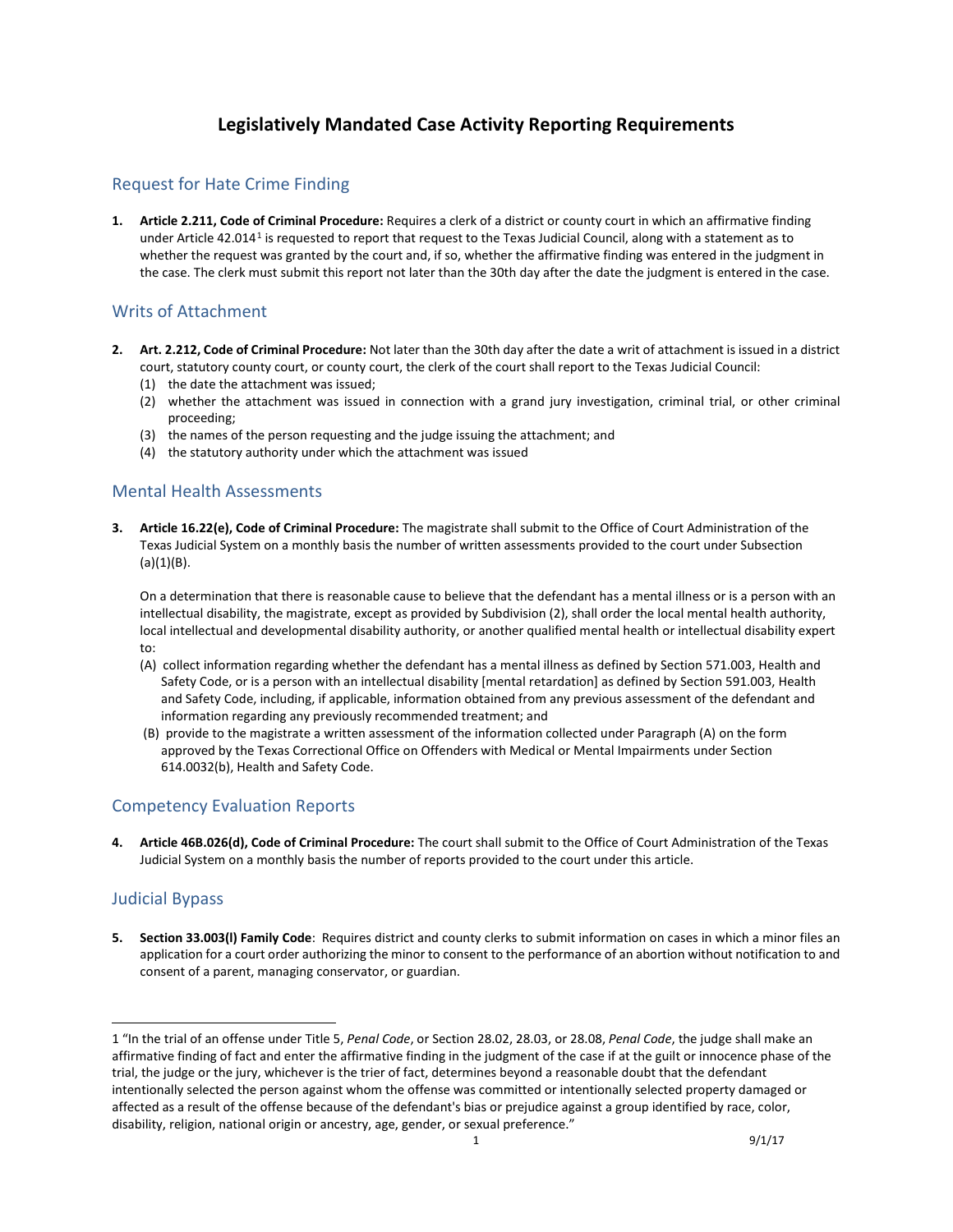(l-1) The clerk of the court, at intervals prescribed by the Office of Court Administration of the Texas Judicial System, shall submit a report to the office that includes, for each case filed under this section:

- (1) the case number and style;
- (2) the applicant's county of residence;
- (3) the court of appeals district in which the proceeding occurred;
- (4) the date of filing;
- (5) the date of disposition; and
- (6) the disposition of the case.

#### Appointments and Fees

**6. Section 36.004, Government Code**: Report on Appointments. (a) In addition to a report required by other state law or rule, the clerk of each court in this state shall prepare a report on court appointments for an attorney ad litem, guardian ad litem, guardian, mediator, or competency evaluator for a case before the court in the preceding month. For a court that does not make an appointment in the preceding month, the clerk of the court must file a report indicating that no appointment was made by the court in that month.

The report on court appointments must include:

- (1) the name of each person appointed by the court as an attorney ad litem, guardian ad litem, guardian, mediator, or competency evaluator for a case in that month;
- (2) the name of the judge and the date of the order approving compensation to be paid to a person appointed as an attorney ad litem, guardian ad litem, guardian, mediator, or competency evaluator for a case in that month;
- (3) the number and style of each case in which a person was appointed as an attorney ad litem, guardian ad litem, guardian, mediator, or competency evaluator for that month;
- (4) the number of cases each person was appointed by the court to serve as an attorney ad litem, guardian ad litem, guardian, mediator, or competency evaluator in that month;
- (5) the total amount of compensation paid to each attorney ad litem, guardian ad litem, guardian, mediator, or competency evaluator appointed by the court in that month and the source of the compensation; and
- (6) if the total amount of compensation paid to a person appointed to serve as an attorney ad litem, guardian ad litem, guardian, mediator, or competency evaluator for one appointed case in that month exceeds \$1,000, any information related to the case that is available to the court on the number of hours billed to the court for the work performed by the person or the person's employees, including paralegals, and the billed expenses.
- (b) Not later than the 15th day of each month, the clerk of a court shall:
	- (1) submit a copy of the report to the Office of Court Administration of the Texas Judicial System; and
		- (2) post the report at the courthouse of the county in which the court is located and on any Internet website of the court.
- (c) The Office of Court Administration of the Texas Judicial System shall prescribe the format that courts and the clerks of the courts must use to report the information required by this section and shall post the information collected under Subsection (b) on the office's Internet website.

Sec. 36.005. FAILURE TO REPORT. If a court in this state fails to provide to the clerk of the court the information required for the report submitted under Section 36.004, the court is ineligible for any grant money awarded by this state or a state agency for the next state fiscal biennium.

Sec. 36.006. TEXAS JUDICIAL COUNCIL RULES. The Texas Judicial Council shall, as the council considers appropriate, adopt rules to implement this chapter.

#### Juvenile Related Items

- **8. Section 71.0352, Government Code:** Requires justice and municipal courts to report as a component of the official monthly report submitted to the Office of Court Administration of the Texas Judicial System:
	- (1) the number of cases filed for the following offenses:
		- (A) failure to attend school under Section 25.094, Education Code;
		- (B) parent contributing to nonattendance under Section 25.093, Education Code; and

(C) violation of a local daytime curfew ordinance adopted under Section 341.905 or 351.903, Local Government Code; and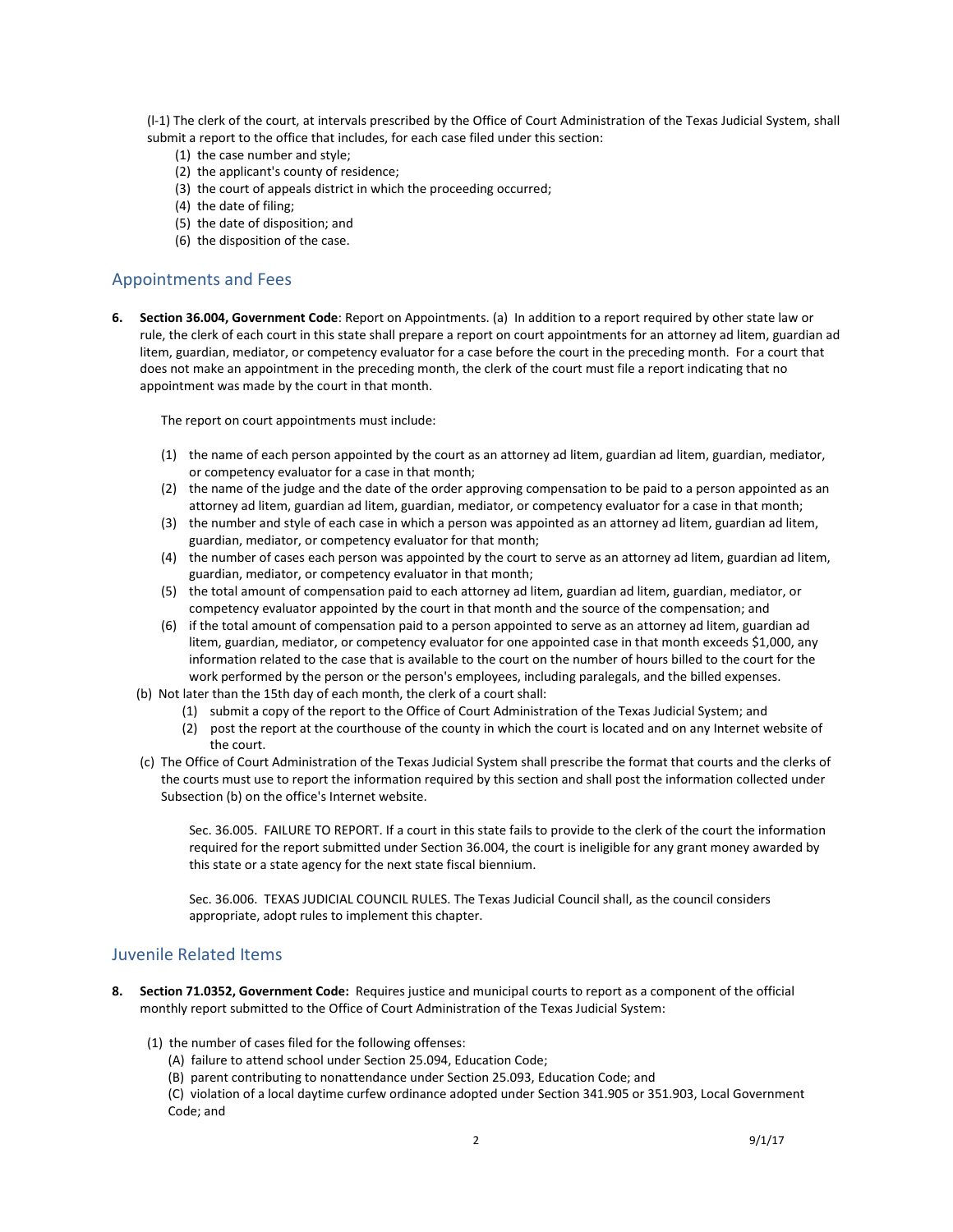(2) in cases in which a child fails to obey an order of a justice or municipal court under circumstances that would constitute contempt of court, the justice or municipal court shall report the number of incidents in which the child is:

(A) referred to the appropriate juvenile court for delinquent conduct as provided by Article 45.050(c)(1), Code of Criminal Procedure, and Section 51.03(a)(2), Family Code; or

(B) held in contempt, fined, or denied driving privileges as provided by Article 45.050(c)(2), Code of Criminal Procedure.

#### Offenses Related to Human Trafficking

**9. Sec. 71.0353, Government Code:** Requires a district court or county court at law, as a component of the official monthly report submitted to the Office of Court Administration of the Texas Judicial System, to report the number of cases filed for the following offenses: (1) trafficking of persons under Section 20A.02, Penal Code; (2) prostitution under Section 43.02 (Prostitution), Penal Code; and (3) compelling prostitution under Section 43.05, Penal Code.

#### Jury Charges and Sentences in Capital Cases

**10. Section 72.087, Government Code**: Requires the judge or clerk of court to submit a written record of the case containing the contents of the trial court's charge to the jury and the sentence issued in the case not later than the 30th day after the date the judgment of conviction or acquittal is entered in a case involving the trial of a capital offense.

#### Involuntary Mental Health Commitments

**11. Section 574.014, Health and Safety Code:** Requires the clerk of each court with jurisdiction to order mental health commitments to provide the Office of Court Administration each month with a report of the number of applications for commitment orders for involuntary mental health services filed with the court and the disposition of those cases, including the number of commitment orders for inpatient and outpatient mental health services. The Office of Court Administration shall make the reported information available to the department annually.

#### Courts of Appeals

- **12. Section 72.084, Government Code**: Each month, a court of appeals shall report to the office:
	- (1) the number of cases filed with the court during the reporting month;
	- (2) the number of cases disposed of by the court during the reporting month;
	- (3) for active cases on the docket of the court on the reporting date, the average number of days from the date of submission of the case to the court until the reporting date; and
	- (4) for each case disposed of during the reporting month by the court, the number of days from the date of submission of the case to the court until the date of disposition of the case by the court.
- **13. 85th Legislature, S.B. 1, Supreme Court Rider 3**: It is the intent of the Legislature that the Supreme Court equalize the dockets of the fourteen courts of appeals. Equalization shall be considered achieved if the new cases filed each year per justice are equalized by 10 percent or less among all the courts of appeals. [Data used for Supreme Court's equalization monitoring and case transfers. OCA prepares the calculations and assists the assigned Supreme Court justice with the equalization program.]

### Court of Criminal Appeals

**14. Section 72.085, Government Code**: The court of criminal appeals shall annually report to the office: (1) the number of cases filed with the court during the reporting year involving: (A) capital punishment; (B) an application for writ of habeas corpus; or (C) a petition for discretionary review; (2) the number of cases disposed of by the court during the reporting year involving: (A) capital punishment; (B) an application for writ of habeas corpus; or (C) a petition for discretionary review; (3) the average number of days from the date a case was filed with the court until the reporting date, for each active case on the docket of the court on the reporting date involving: (A) capital punishment; (B) an application for writ of habeas corpus; or (C) a petition for discretionary review; and (4) the average number of days from the date a case was filed with the court until the date the case was disposed of by the court, for each case disposed of during the reporting year by the court involving: (A) capital punishment; (B) an application for writ of habeas corpus; or (C) a petition for discretionary review.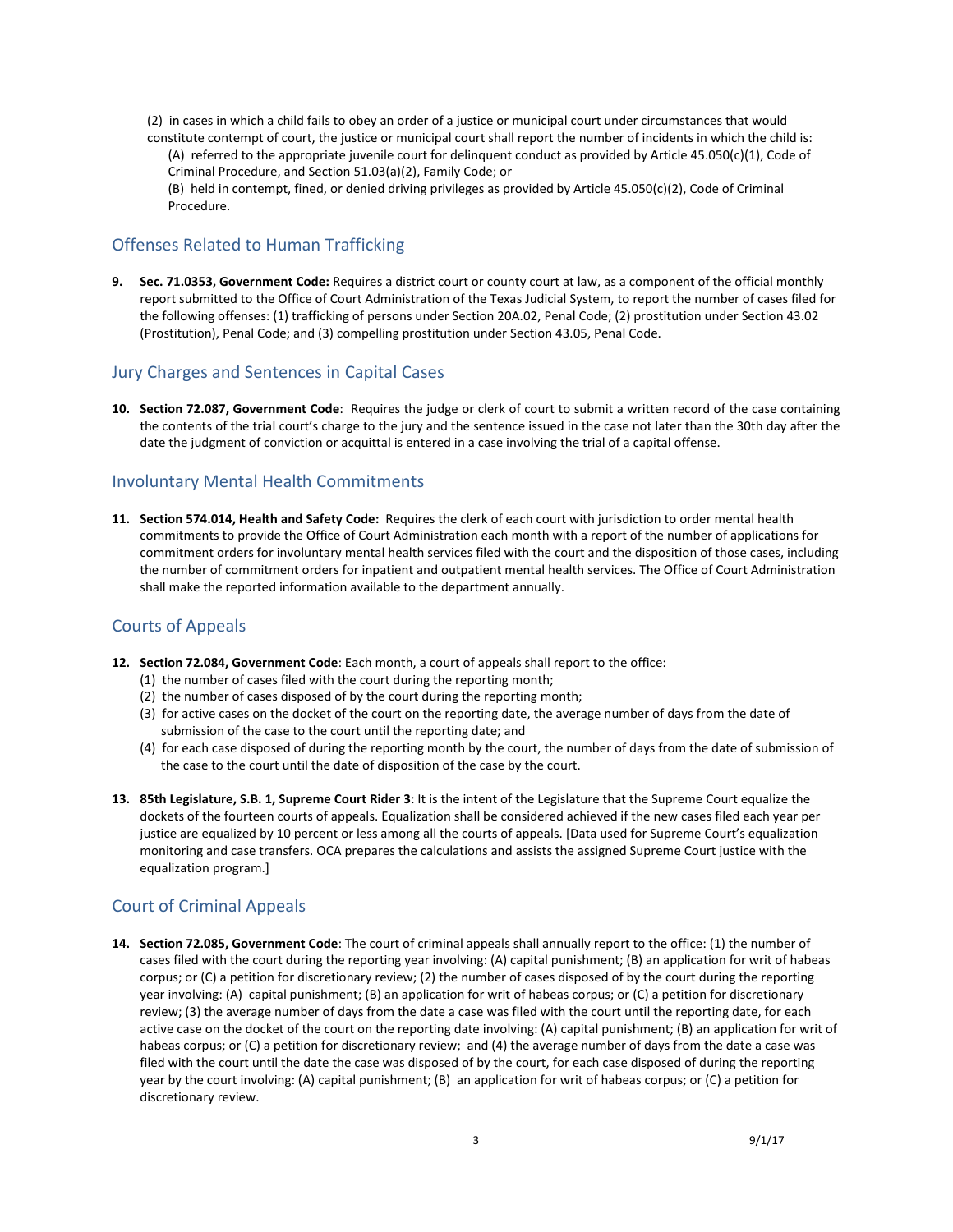#### Supreme Court

**15. Section 72.086, Government Code:** (a) The supreme court shall annually report to the office: (1) the number of cases filed with the court during the reporting year; (2) the number of cases disposed of by the court during the reporting year; (3) for the active cases on the docket of the court on the reporting date, the average number of days from the date a case was filed with the court until the reporting date; and (4) for the cases disposed of during the reporting year by the court, the average number of days from the date a case was filed with the court until the date of release of the court's opinion for the case or the date the case was otherwise disposed of by the court. (b) For cases on the docket of the court during the reporting year, the supreme court shall annually report to the office: (1) the average number of days from the date a case is filed with the court until the date the court releases an order announcing its decision granting, overruling, denying, or dismissing an application, petition, or motion; (2) the average number of days from the date of the granting of an application, petition, or motion until the date of oral argument of the case; (3) the average number of days from the date of the oral argument of the case until the date the court issues a signed opinion and judgment for the case; and (4) the average number of days from the date of filing of a case with the court until the date of the release of a per curiam opinion.

#### Judicial Council

**17. Section 71.034(e), Government Code:** In addition to the information described by Subsection (a), the council [Judicial Council] shall include in the report a summary of information provided to the council during the preceding year under Articles 2.211 and 2.212, Code of Criminal Procedure. [**Hate crimes and writs of attachment**]

#### Office of Court Administration

- **19. Section 33.003(l-2) Family Code [Judicial bypass cases]**: The Office of Court Administration of the Texas Judicial System shall annually compile and publish a report aggregating the data received under Subsections (l-1)(3) and (6). A report submitted under Subsection (l-1) is confidential and privileged and is not subject to disclosure under Chapter 552, Government Code, or to discovery, subpoena, or other legal process. A report under this subsection must protect the confidentiality of:
	- (1) the identity of all minors and judges who are the subject of the report; and
	- (2) the information described by Subsection (l-1)(1).
- **20-22. Section 72.082, Government Code**: Requires OCA to annually collect and publish a performance report of information regarding the efficiency of the courts of this state. The report shall include the aggregate clearance rate of cases for the district courts (**Section 72.083, Government Code),** and the performance measure information that the appellate courts are required to report to OCA (**Sections 72.084, 72.085 and 72.086, Government Code)**.
- **23. Section 72.087, Government Code**: Requires the Office of Court Administration to annually collect and publish a report of information regarding cases involving the trial of a capital offense. The report must include (1) the contents of the trial court's charge to the jury, and (2) the sentence issued in each case.
- **24. 85th Legislature, S.B. 1, OCA Rider 5**: From funds appropriated, OCA shall report data for the district courts on a countywide basis. The data shall measure countywide clearance rates for criminal, civil, and juvenile cases and measure age of cases disposed and the backlog index for criminal and civil cases. Further, OCA shall revise its reporting system for the trial courts as necessary to simplify reporting, improve data collection and compliance, and streamline its annual report of the Texas judicial system.
- **25. 85th Legislature, S.B. 1, OCA Rider 6**: The current performance measures for the appellate courts should continue to be used for caseload management by each court in accordance with uniform data reporting standards approved by the courts of appeals. Further, the appellate courts should continuously find ways to operate efficiently without sacrificing the quality of justice while remaining true to the rule of law. Finally, from funds appropriated, the OCA should continue to study whether the statistical data currently reported for appellate court performance measures is presented in a clear, understandable format and what, if any, additional data should be collected.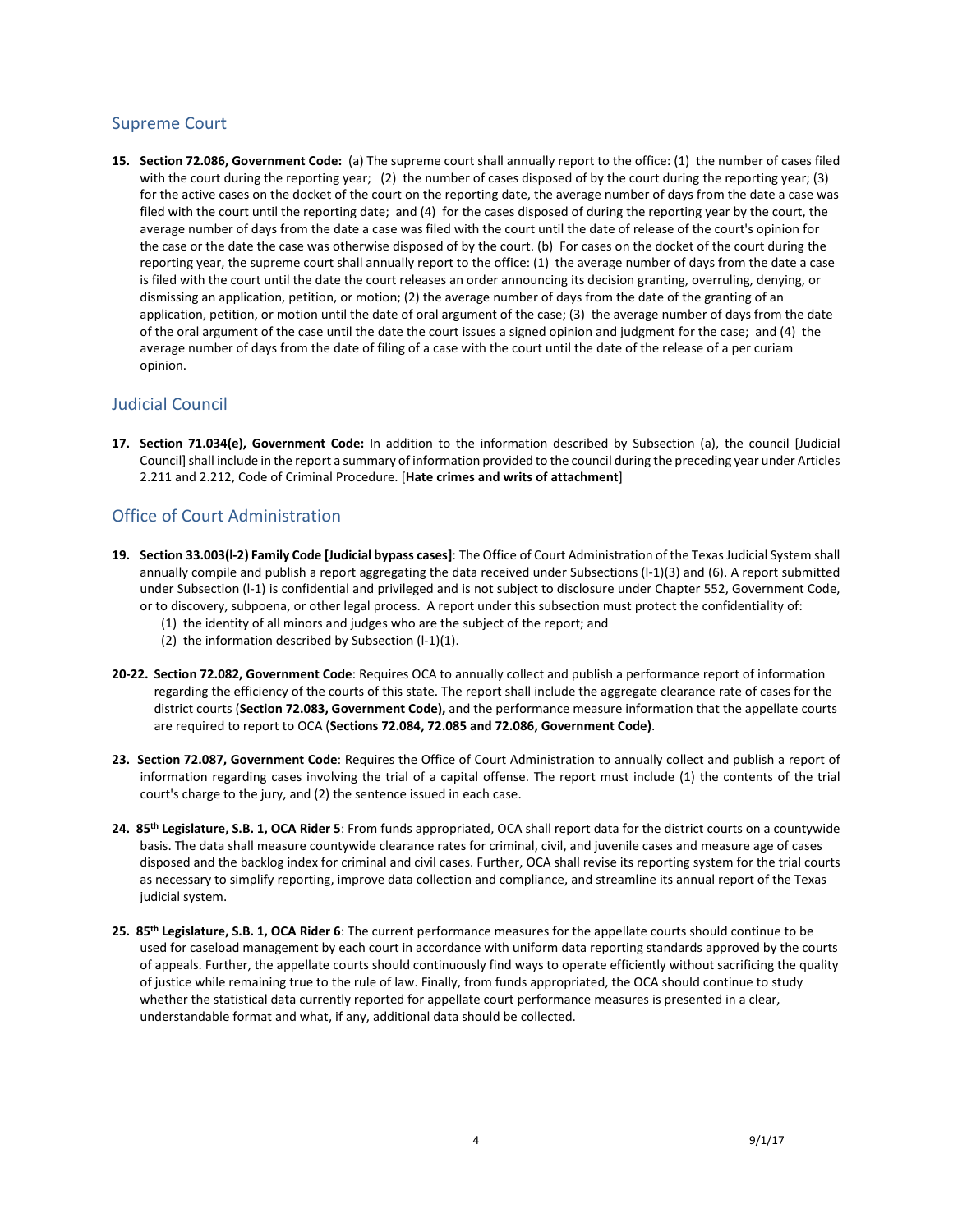### **Administrative Judicial Region Monthly Reporting Form**

Administrative Judicial Region:

Report for:

*Year Month*

| <b>Reasons for Assignments and Number of Judges Assigned</b>         |                                                                                                                                                                        |   |                                                              | <b>Motions to Recuse/Disqualify</b>                                   |
|----------------------------------------------------------------------|------------------------------------------------------------------------------------------------------------------------------------------------------------------------|---|--------------------------------------------------------------|-----------------------------------------------------------------------|
| <b>Reason for Assignment by</b><br>Presiding Judge within the Region | <b>Total Number</b><br>Sr/Fmr/Ret Judges -<br><b>Active Judges -</b><br>Number of<br>Number of<br>of<br><b>Assignments</b><br><b>Assignments</b><br><b>Assignments</b> |   | <b>Type of Judge Hearing Motion</b><br><b>No. of Motions</b> |                                                                       |
| Assistance with Heavy Docket                                         |                                                                                                                                                                        |   | $\overline{0}$                                               | Regional Presiding Judge                                              |
| Vacation                                                             |                                                                                                                                                                        |   | 0                                                            | Active Judge                                                          |
| <b>Illness</b>                                                       |                                                                                                                                                                        |   | 0                                                            | Senior, Former, Retired Judge                                         |
| Recusal - Voluntary                                                  |                                                                                                                                                                        |   | $\Omega$                                                     |                                                                       |
| Recusal - Involuntary                                                |                                                                                                                                                                        |   | 0                                                            | <b>Disposition</b><br><b>No. of Motions</b>                           |
| Disqualification - Voluntary                                         |                                                                                                                                                                        |   | $\mathbf 0$                                                  | Granted with hearing                                                  |
| Disqualification - Involuntary                                       |                                                                                                                                                                        |   | $\mathbf 0$                                                  | Granted without hearing                                               |
| <b>Continuing Education</b>                                          |                                                                                                                                                                        |   | $\Omega$                                                     | Denied with hearing                                                   |
| <b>Personal Emergency</b>                                            |                                                                                                                                                                        |   | $\mathbf 0$                                                  | Denied without hearing - failure to comply with Rule 18a              |
| <b>Election Contest</b>                                              |                                                                                                                                                                        |   | $\Omega$                                                     | Denied without hearing - other                                        |
| <b>Attorney Contempt</b>                                             |                                                                                                                                                                        |   | 0                                                            |                                                                       |
| Suit to Remove Locally Elected Official                              |                                                                                                                                                                        |   | 0                                                            | <b>Vacant Benches</b>                                                 |
| Vacant Bench                                                         |                                                                                                                                                                        |   | 0                                                            | Number of Day<br><b>Reason for Vacancy</b><br>Judge Assigne<br>to Sit |
| Other                                                                |                                                                                                                                                                        |   | $\mathbf 0$                                                  | Death                                                                 |
| <b>Totals</b>                                                        | $\mathbf 0$                                                                                                                                                            | 0 | $\bf{0}$                                                     | Illness*                                                              |
| <b>Assignment to Another Region</b>                                  |                                                                                                                                                                        |   | $\mathbf{0}$                                                 | New Bench                                                             |
| Assigned by the Chief Justice to the<br><b>Region</b>                |                                                                                                                                                                        |   | $\Omega$                                                     | Resignation                                                           |

**Number of Attorney Fee Voucher Appeals**

|                                                 | <b>Motions to Recuse/Disqualify</b>                      |                       |  |  |  |  |  |
|-------------------------------------------------|----------------------------------------------------------|-----------------------|--|--|--|--|--|
| <b>Total Number</b><br>οf<br><b>Assignments</b> | <b>Type of Judge Hearing Motion</b>                      | <b>No. of Motions</b> |  |  |  |  |  |
| 0                                               | Regional Presiding Judge                                 |                       |  |  |  |  |  |
| 0                                               | Active Judge                                             |                       |  |  |  |  |  |
| 0                                               | Senior, Former, Retired Judge                            |                       |  |  |  |  |  |
| 0                                               |                                                          |                       |  |  |  |  |  |
| 0                                               | <b>Disposition</b>                                       | <b>No. of Motions</b> |  |  |  |  |  |
| 0                                               | Granted with hearing                                     |                       |  |  |  |  |  |
| 0                                               | Granted without hearing                                  |                       |  |  |  |  |  |
| 0                                               | Denied with hearing                                      |                       |  |  |  |  |  |
| 0                                               | Denied without hearing - failure to comply with Rule 18a |                       |  |  |  |  |  |
| 0                                               | Denied without hearing - other                           |                       |  |  |  |  |  |

| <b>Vacant Benches</b>     |                                                          |  |  |  |
|---------------------------|----------------------------------------------------------|--|--|--|
| <b>Reason for Vacancy</b> | <b>Number of Days</b><br><b>Judge Assigned</b><br>to Sit |  |  |  |
| Death                     |                                                          |  |  |  |
| Illness*                  |                                                          |  |  |  |
| New Bench                 |                                                          |  |  |  |
| Resignation               |                                                          |  |  |  |
| Retirement                |                                                          |  |  |  |
| Suspension                |                                                          |  |  |  |

\*More than 2 weeks absence.